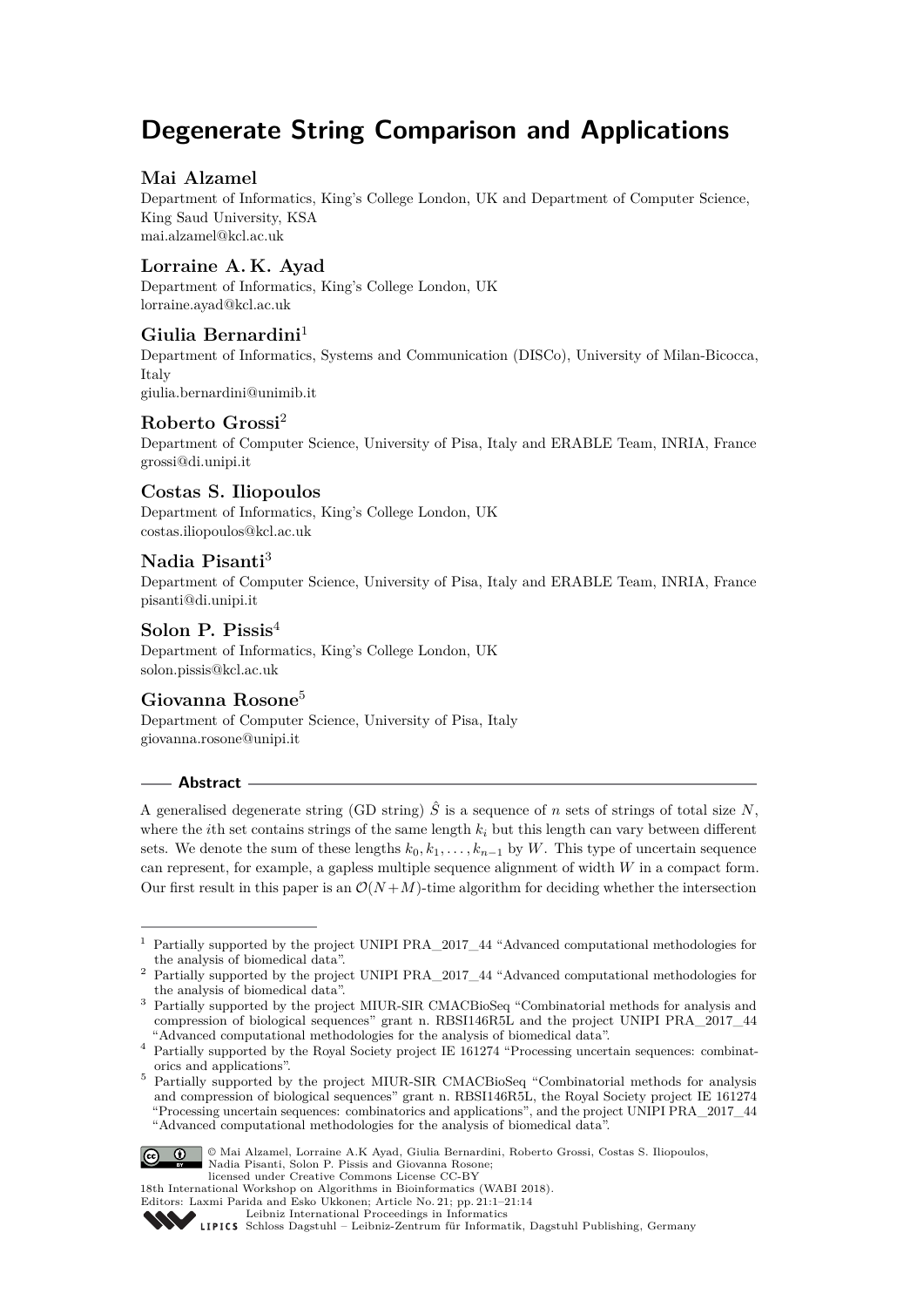## **21:2 Degenerate String Comparison and Applications**

of two GD strings of total sizes *N* and *M*, respectively, over an integer alphabet, is non-empty. This result is based on a combinatorial result of independent interest: although the intersection of two GD strings can be exponential in the total size of the two strings, it can be represented in only *linear* space. A similar result can be obtained by employing an automata-based approach but its cost is alphabet-dependent. We then apply our string comparison algorithm to compute palindromes in GD strings. We present an  $\mathcal{O}(\min\{W, n^2\}N)$ -time algorithm for computing all palindromes in  $\hat{S}$ . Furthermore, we show a similar conditional lower bound for computing maximal palindromes in  $\hat{S}$ . Finally, proof-of-concept experimental results are presented using real protein datasets.

**2012 ACM Subject Classification** Theory of computation → Pattern matching

**Keywords and phrases** degenerate strings, generalised degenerate strings, elastic-degenerate strings, string comparison, palindromes

**Digital Object Identifier** [10.4230/LIPIcs.WABI.2018.21](http://dx.doi.org/10.4230/LIPIcs.WABI.2018.21)

## **1 Introduction**

A *degenerate string* (or indeterminate string) over an alphabet Σ is a sequence of subsets of Σ. A great deal of research has been conducted on degenerate strings (see [\[1,](#page-11-0) [11,](#page-12-0) [20,](#page-12-1) [29,](#page-12-2) [32\]](#page-13-1) and references therein). These types of uncertain sequences have been used extensively for flexible modelling of DNA sequences known as IUPAC-encoded DNA sequences [\[23\]](#page-12-3).

In [\[19\]](#page-12-4), the authors introduced a more general definition of degenerate strings: an *elasticdegenerate string* (ED string)  $\tilde{S}$  over  $\Sigma$  is a sequence of subsets of  $\Sigma^*$  (see also network expressions [\[28\]](#page-12-5)) with the aim of representing multiple genomic sequences [\[10\]](#page-11-1). That is, any set of  $\tilde{S}$  does not contain, in general, only letters; a set may also contain strings, including the empty string. In a few recent papers on this notion, the authors provided several algorithms for pattern matching; specifically, for finding all exact [\[17\]](#page-12-6) and approximate [\[8\]](#page-11-2) occurrences of a standard string pattern in an ED text.

We introduce here another special type of uncertain sequence called generalised degenerate string; this can be viewed as an extension of degenerate strings or as a restricted variant of ED strings. Formally, a *generalised degenerate string* (GD string)  $\hat{S}$  over  $\Sigma$  is a sequence of *n* sets of strings over  $\Sigma$  of total size *N*, where the *i*th set contains strings of the same length  $k_i > 0$  but this length can vary between different sets. We denote the sum of these lengths  $k_0, k_1, \ldots, k_{n-1}$  by W. Thus a GD string can be used to represent a *gapless* multiple sequence alignment (MSA) of fixed width, that is, for example, a high-scoring local alignment of multiple sequences, in a compact form; see Figure [1.](#page-2-0) This type of alignment is used for finding *functional* sequence elements [\[14\]](#page-12-7). For instance, searching for palindromic motifs in these type of alignments is an important problem since many transcription factors bind as homodimers to palindromes [\[26\]](#page-12-8). Specifically, a set of virus species can be clustered using high-scoring MSA to obtain subsets of viruses that have a *common* hairpin structure [\[27\]](#page-12-9).

Our motivation for this paper comes from finding palindromes in these types of uncertain sequences. Let us start off with standard strings. A palindrome is a sequence that reads the same from left to right and from right to left. Detection of palindromic factors in texts is a classical and well-studied problem in algorithms on strings and combinatorics on words with a lot of variants arising out of different practical scenarios. In molecular biology, for instance, palindromic sequences are extensively studied: they are often distributed around promoters, introns, and untranslated regions, playing important roles in gene regulation and other cell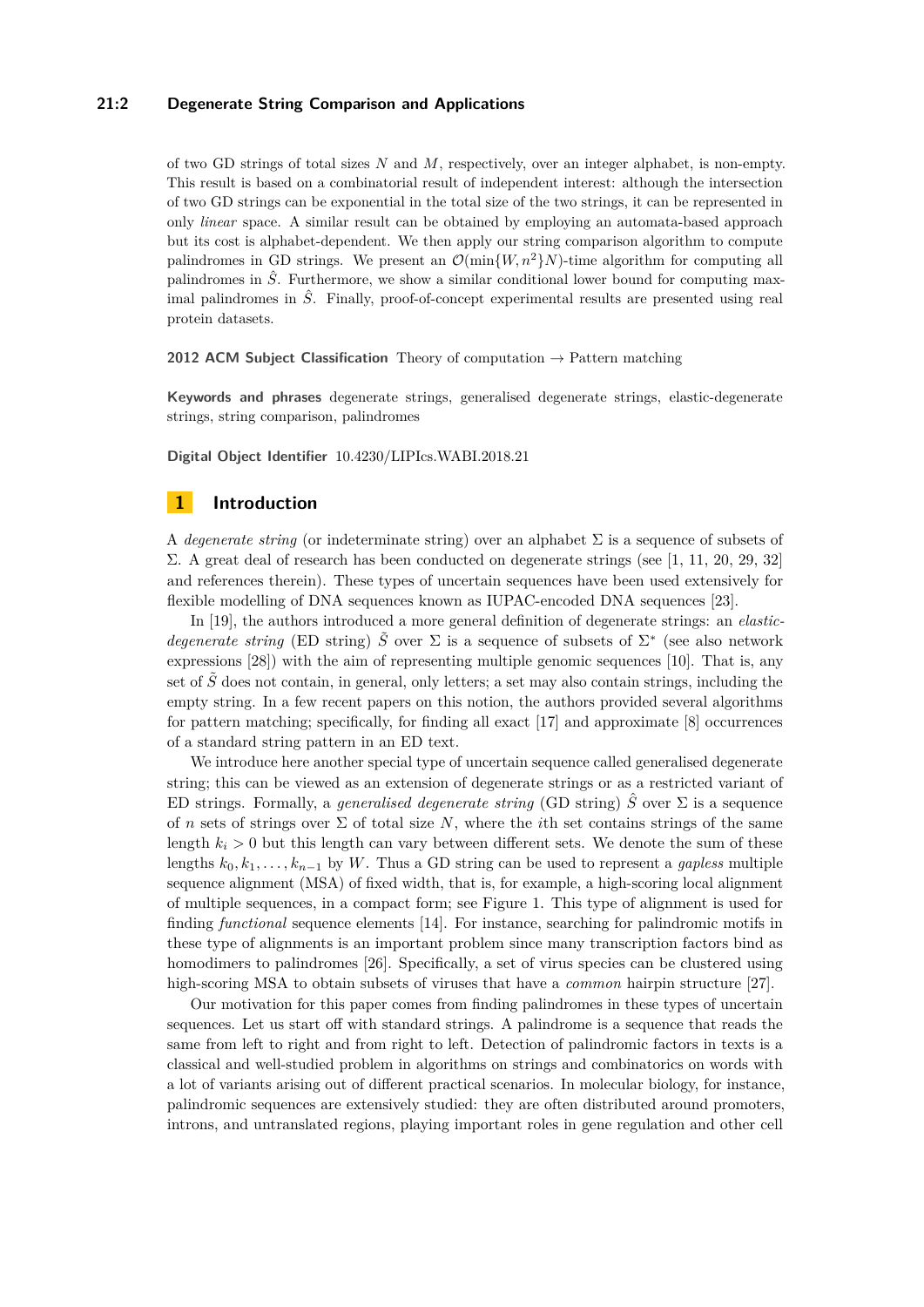<span id="page-2-0"></span>

| CA--AGCTCTATCTCGTA--TT | AGCTCTATCTCG |
|------------------------|--------------|
| C---AGCCGAAGCTCCTATATT | AGCCGAAGCTCG |
| CATCAAGTCAACGCAG----TT | AAGTCAACGCAG |

**(a)** Multiple sequence alignment.

**(b)** Local gapless alignment.

$$
\hat{S} = \{ \underline{A} \} \cdot \left\{ \frac{\underline{GC}}{AG} \right\} \cdot \left\{ \frac{\frac{TCT}{CGA}}{TCA} \right\} \cdot \{ \underline{A} \} \cdot \left\{ \frac{\frac{TCTC}{GCCA}}{CGCA} \right\} \cdot \{ \underline{G} \}
$$

**(c)** GD string obtained from the local gapless alignment.

**Figure 1** A GD string representing a gapless multiple sequence alignment.

processes (e.g. see [\[4\]](#page-11-3)). In particular these are strings of the form  $X\overline{X}^R$ , also known as complemented palindromes, occurring in single-stranded DNA or, more commonly, in RNA, where X is a string and  $\bar{X}^R$  is the reverse complement of X. In DNA, C-G are complements and A-T are complements; in RNA, C-G are complements and A-U are complements.

A string  $X = X[0]X[1] \dots X[n-1]$  is said to have an initial palindrome of length k if its prefix of length *k* is a palindrome. Manacher first discovered an on-line algorithm that finds all initial palindromes in a string [\[25\]](#page-12-10). Later Apostolico et al observed that the algorithm given by Manacher is able to find all maximal palindromic factors in the string in  $\mathcal{O}(n)$  time [\[6\]](#page-11-4). Gusfield gave an off-line linear-time algorithm to find all maximal palindromes in a string and also discussed the relation between biological sequences and gapped palindromes [\[18\]](#page-12-11).

For uncertain sequences, we first need to have an algorithm for efficient *string comparison*, where automata provide the following baseline. Let  $\hat{X}$  and  $\hat{Y}$  be two GD (or two ED) strings of total sizes *N* and *M*, respectively. We first build the non-deterministic finite automaton (NFA) *A* of  $\hat{X}$  and the NFA *B* of  $\hat{Y}$  in time  $\mathcal{O}(N+M)$ . We then construct the product NFA *C* such that  $L(C) = L(A) \cap L(B)$  in time  $\mathcal{O}(NM)$ . The non-emptiness decision problem, namely, checking if  $L(C) \neq \emptyset$ , is decidable in time linear in the size of *C*, using breadth-first search (BFS). Hence the comparison of  $\hat{X}$  and  $\hat{Y}$  can be done in time  $\mathcal{O}(NM)$ . It is known that if there existed faster methods for obtaining the automata intersection, then significant improvements would be implied to many long standing open problems [\[24\]](#page-12-12). Hence an immediate reduction to the problem of NFA intersection does not particularly help. For GD strings we show at the beginning of Section [3](#page-4-0) that we can build an ad-hoc deterministic finite automaton (DFA) for  $\hat{X}$  and  $\hat{Y}$ , so that the intersection can be performed efficiently, but this simple solution cannot achieve  $\mathcal{O}(N + M)$  time as its cost is alphabet-dependent.

**Our Contribution.** Our first result in this paper is an  $\mathcal{O}(N+M)$ -time algorithm for deciding whether the intersection of two GD strings of sizes *N* and *M*, respectively, over an integer alphabet is non-empty. This result is based on a combinatorial result of independent interest: although the intersection of two GD strings can be exponential in the total size of the two strings, it can be represented in only linear space. An automata model of computation can also be employed to obtain these results but we present here an efficient implementation in the standard word RAM model with word size  $w = \Omega(\log(N + M))$  that works also for integer alphabets. We then apply our string comparison tool to compute palindromes in GD strings. We present an  $\mathcal{O}(\min\{W, n^2\}N)$ -time algorithm for computing all palindromes in  $\hat{S}$ . Furthermore, we show a non-trivial  $\Omega(n^2|\Sigma|)$  lower bound under the Strong Exponential Time Hypothesis [\[21,](#page-12-13) [22\]](#page-12-14) for computing all maximal palindromes. Note that there exists an infinite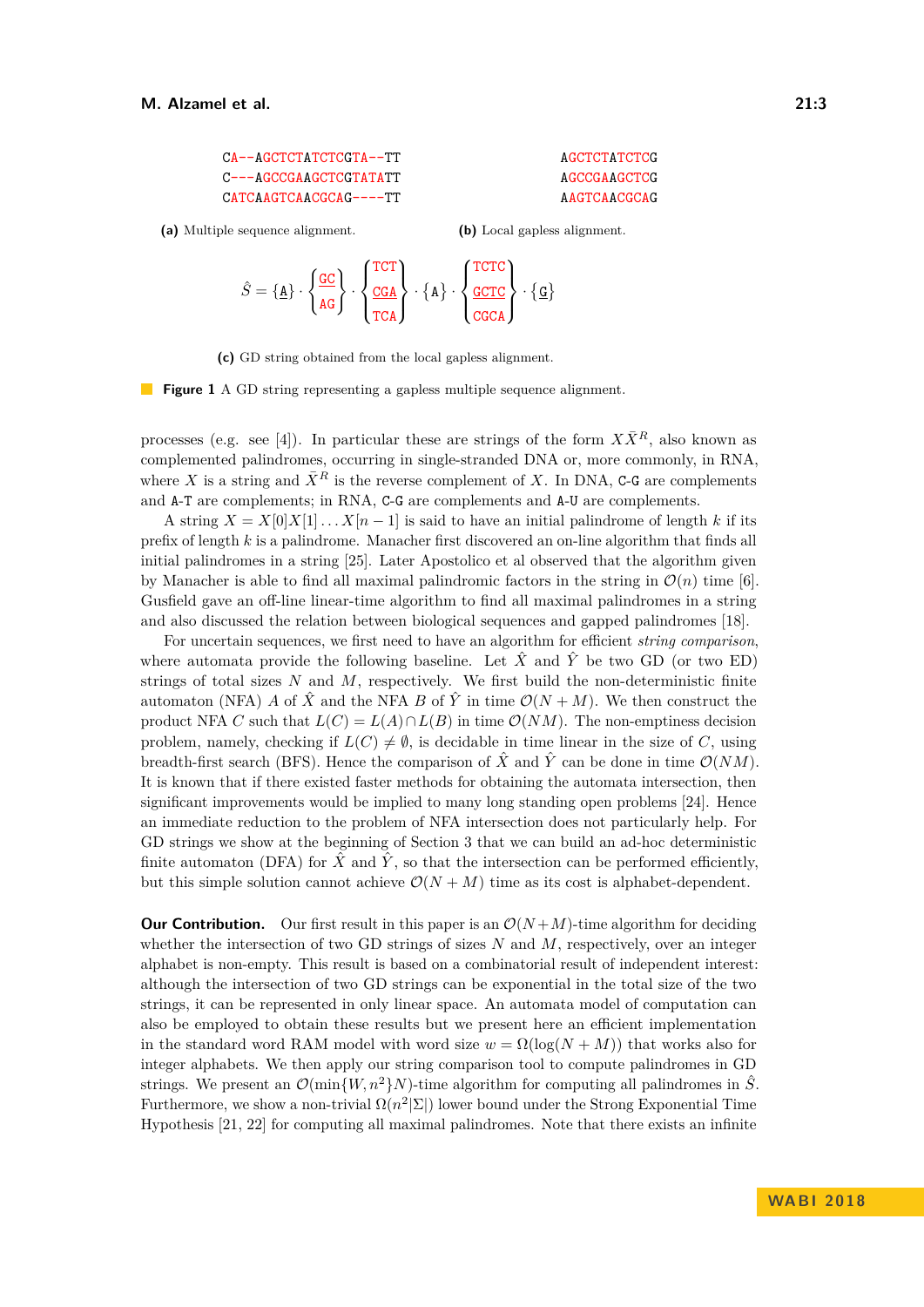#### **21:4 Degenerate String Comparison and Applications**

family of GD strings over an integer alphabet of size  $|\Sigma| = \Theta(N)$  on which our algorithm requires time  $\mathcal{O}(n^2N)$  thus matching the conditional lower bound. Finally, proof-of-concept experimental results are presented using real protein datasets; specifically, on applying our tools to find the location of palindromes in immunoglobulins genes of the human V regions.

## **2 Preliminaries**

An *alphabet*  $\Sigma$  is a non-empty finite set of letters of size  $\sigma = |\Sigma|$ . A *string* X on an alphabet Σ is a sequence of elements of Σ. The set of all strings on an alphabet Σ, including the *empty string*  $\varepsilon$  of length 0, is denoted by  $\Sigma^*$ . For any string X, we denote by  $X[i \dots j]$  the *substring* or *factor* of *X* that *starts* at position *i* and *ends* at position *j*. In particular,  $X[0 \dots j]$  is the *prefix* of *X* that ends at position *j*, and  $X[i \dots |X| - 1]$  is the *suffix* of *X* that starts at position *i*, where  $|X|$  denotes the *length* of X. The *suffix tree* of X (*generalised suffix tree* for a set of strings) is a compact trie representing all suffixes of *X*. We denote the *reversal* of *X* by string  $X^R$ , i.e.  $X^R = X[|X| - 1]X[|X| - 2] \dots X[0].$ 

A string *P* is said to be a *palindrome* if and only if  $P = P^R$ . If factor  $X[i \dots j]$ ,  $0 \leq i \leq j \leq n-1$ , of string *X* of length *n* is a palindrome, then  $\frac{i+j}{2}$  is the *center* of *X*[*i* . . . *j*] in *X* and  $\frac{j-i+1}{2}$  is the *radius* of *X*[*i* . . . *j*]. In other words, a palindrome is a string that reads the same forward and backward, i.e. a string *P* is a palindrome if  $P = Y a Y^R$  where *Y* is a string,  $Y^R$  is the reversal of  $Y$  and  $a$  is either a single letter or the empty string. Moreover,  $X[i \dots j]$  is called a *palindromic factor* of *X*. It is said to be a *maximal palindrome* if there is no other palindrome in *X* with center  $\frac{i+j}{2}$  and larger radius. Hence *X* has exactly  $2n-1$ maximal palindromes. A maximal palindrome  $P$  of  $X$  can be encoded as a pair  $(c, r)$ , where *c* is the center of *P* in *X* and *r* is the radius of *P*.

**► Definition 1.** A generalised degenerate string (GD string)  $\hat{S} = \hat{S}[0]\hat{S}[1] \dots \hat{S}[n-1]$  of *length n* over an alphabet  $\Sigma$  is a finite sequence of *n* degenerate letters. Every *degenerate letter*  $\hat{S}[i]$  of *width*  $k_i > 0$ , denoted also by  $w(\hat{S}[i])$ , is a finite non-empty set of strings  $\hat{S}[i][j] \in \Sigma^{k_i}$ , with  $0 \leq j < |\hat{S}[i]|$ . For any GD string  $\hat{S}$ , we denote by  $\hat{S}[i] \dots \hat{S}[j]$  the *GD* substring of  $\hat{S}$  that starts at position *i* and ends at position *j*.

 $\blacktriangleright$  **Definition 2.** The *total size N* and *total width W*, denoted also by  $w(\hat{S})$ , of a GD string  $\hat{S}$  are respectively defined as  $N = \sum_{i=0}^{n-1} |\hat{S}[i]| \times k_i$  and  $W = \sum_{i=0}^{n-1} k_i$ .

In this work, we generally consider GD strings over an *integer alphabet* of size  $\sigma = N^{\mathcal{O}(1)}$ .

- **Example 3.** The GD string  $\hat{S}$  of Figure [1\(](#page-2-0)c) has length  $n = 6$ , size  $N = 28$ , and  $W = 12$ .
- **► Definition 4.** Given two degenerate letters  $\hat{X}$  and  $\hat{Y}$ , their *Cartesian concatenation* is

$$
\hat{X} \otimes \hat{Y} = \{ xy \mid x \in \hat{X}, y \in \hat{Y} \}.
$$

When  $\hat{Y} = \emptyset$  (resp.  $\hat{X} = \emptyset$ ) we set  $\hat{X} \otimes \hat{Y} = \hat{X}$  (resp.  $= \hat{Y}$ ). Notice that  $\otimes$  is associative.

 $\triangleright$  **Definition 5.** Consider a GD string  $\hat{S}$  of length *n*. The *language of*  $\hat{S}$  is

 $L(\hat{S}) = \hat{S}[0] \otimes \hat{S}[1] \otimes \cdots \otimes \hat{S}[n-1].$ 

Given two GD strings  $\hat{R}$  and  $\hat{S}$  of equal total width the *intersection* of their languages is defined by  $L(\hat{R}) \cap L(\hat{S})$ .

▶ **Definition 6.** Let  $\hat{X} = \{x_i \in \Sigma^k\}$  and  $\hat{Y} = \{y_j \in \Sigma^h\}$  be two degenerate letters on alphabet Σ. Further let us assume without loss of generality that  $\hat{Y}$  is the set that contains the shorter strings (i.e.  $h \leq k$ ). We define the *chop* of  $\hat{X}$  and  $\hat{Y}$  and the *active suffixes* of  $\hat{X}$ *and*  $\hat{Y}$  as follows: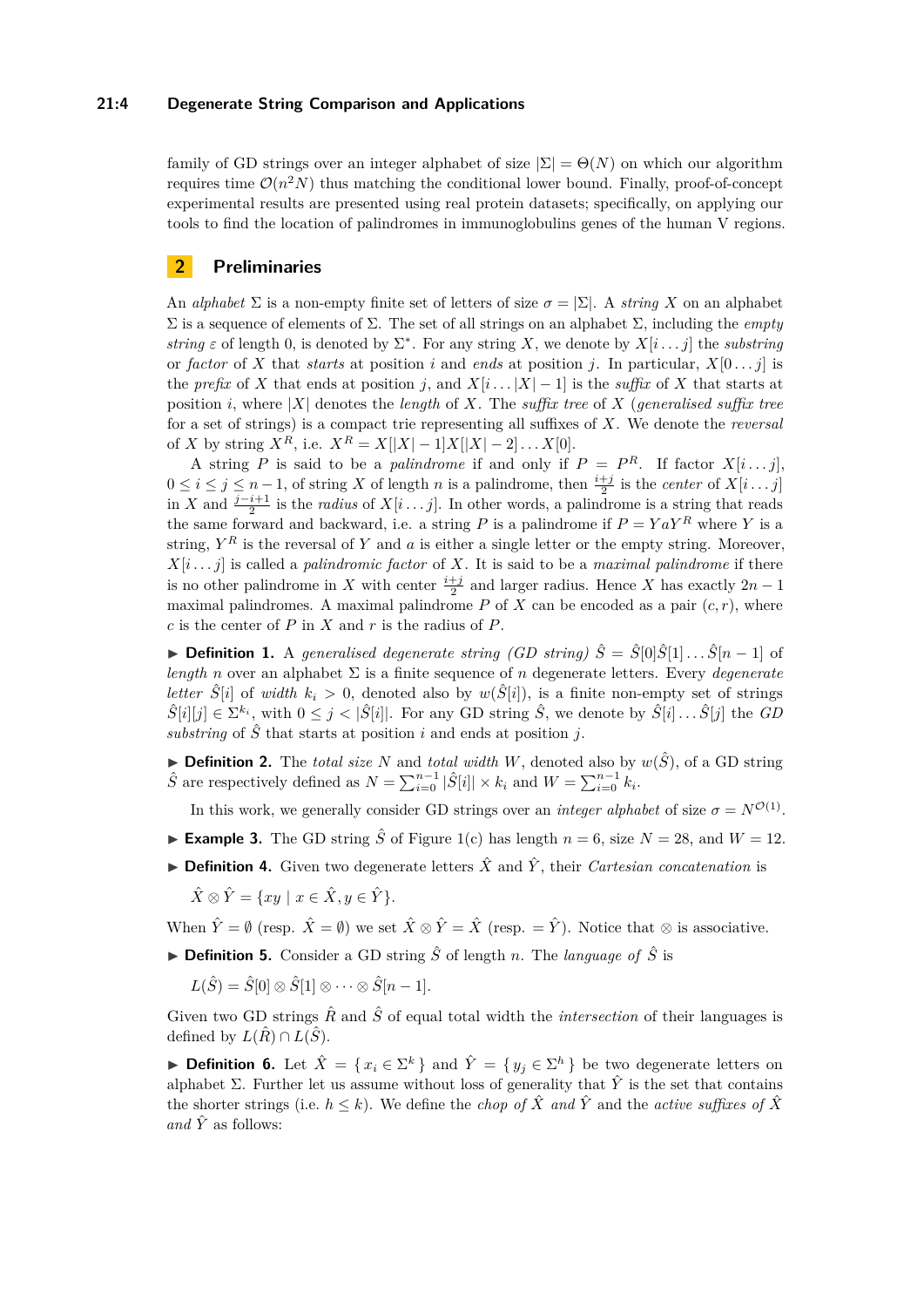■ chop<sub>*X*,  $\hat{Y}$ </sub> = {  $y_j$  ∈  $\hat{Y}$  |  $y_j$  matches a prefix of  $x_i \in \hat{X}$  }  $\text{active}_{\hat{X}, \hat{Y}} = \{ x_i[h \dots k-1] \mid x_i[0 \dots h-1] \in \text{chop}_{\hat{X}, \hat{Y}} \}$ Let  $w(\text{chop}_{\hat{X},\hat{Y}})=\min\{w(\hat{X}),w(\hat{Y})\}.$  When active<sub> $\hat{X},\hat{Y}=\{\varepsilon\},\$ we set active $\hat{X},\hat{Y}=\emptyset$ . We</sub> then have that active  $\hat{\chi} \hat{\gamma} = \emptyset$  either if  $h = k$  or if there is no match between any of the strings in  $\hat{Y}$  and the prefix of a string in  $\hat{X}$ ; i.e. chop<sub> $\hat{X}$ </sub> $\hat{Y} = \emptyset$ .

**Example 7.** Consider the following degenerate letters  $\hat{X}$  and  $\hat{Y}$  where  $w(\hat{Y}) < w(\hat{X})$ . The underlined strings in letter  $\hat{Y}$  are prefixes of strings in letter  $\hat{X}$ , hence they are in chop<sub> $\hat{Y}$ </sub>. The suffixes of such strings in  $\hat{X}$  are the active suffixes in active  $\hat{X}$ ,  $\hat{Y}$ .

$$
\hat{X} = \begin{cases} \frac{\text{TCCTA}}{\text{ATCGA}} \\ \frac{\text{TCCAC}}{\text{CATTA}} \end{cases} \quad \hat{Y} = \begin{cases} \text{GCA} \\ \frac{\text{CAT}}{\text{TCC}} \end{cases} \quad \text{chop}_{\hat{X}, \hat{Y}} = \begin{cases} \text{CAT} \\ \text{TCC} \end{cases} \quad \text{active}_{\hat{X}, \hat{Y}} = \begin{cases} \text{TA} \\ \text{AC} \end{cases}
$$

**Definition 8.** Let  $\hat{R}$  and  $\hat{S}$  be two GD strings of length  $r$  and  $s$ , respectively.  $\hat{R}[0] \dots \hat{R}[i]$ is the *prefix* of  $\hat{R}$  that ends at position *i*. It is called *proper* if  $i \neq r-1$ . We say that  $\hat{R}[0] \dots \hat{R}[i]$  is synchronized with  $\hat{S}[0] \dots \hat{S}[j]$  if  $w(\hat{R}[0] \dots \hat{R}[i]) = w(\hat{S}[0] \dots \hat{S}[j])$ . We call these the *shortest synchronized prefixes* of  $\hat{R}$  and  $\hat{S}$ , respectively, when  $\forall i' < i, j' < j$  $w(\hat{R}[0] \dots \hat{R}[i']) \neq w(\hat{S}[0] \dots \hat{S}[j']).$ 

## <span id="page-4-0"></span>**3 GD String Comparison**

In this section, we consider the fundamental problem of GD string comparison. Let  $\hat{R}$  and  $\hat{S}$  be of total size *N* and *M*, respectively. We provide an  $\mathcal{O}(N+M)$ -time algorithm in the standard word RAM model with word size  $w = \Omega(\log(N + M))$  that works also for integer alphabets.

Before presenting our efficient implementation, we observe that there is the following simple algorithm based on DFAs. Each degenerate letter of  $\hat{R}$  and  $\hat{S}$  can be represented by a trie, where its leaves are collapsed to a single one. For every two consecutive degenerate letters, the collapsed leaves of the former trie coincide with the root of the latter trie. An acyclic DFA is obtained in this way, as illustrated in Appendix [A.](#page-13-2) We can perform the comparison of  $\hat{R}$  and  $\hat{S}$  by intersecting their corresponding DFAs using BFS on their product DFA. The trivial upper bound on the number of reachable states is  $\mathcal{O}(NM)$ , but this can be improved to  $\mathcal{O}(N + M)$  by exploiting the structure of the two input DFAs. Each state in such a DFA has a unique level: the common length of paths from the initial state; and this structure is *inherited* by the product DFA. In other words, a level-*i* state in the product DFA corresponds to a pair of level- $i$  states in the input DFAs. Observe that a level- $i$  state in one DFA is uniquely represented by the label of the path from the root of its trie, and for a fixed DFA and level, these labels have uniform lengths. Considering the two states composing a reachable state in the product DFA, it is easy to see that the shorter label must be a suffix of the longer label. Hence, the state in the DFA with longer labels at level *i* uniquely determines the state in the DFA with shorter labels at level *i*. Consequently, the number of reachable level-*i* states in the product DFA is bounded by the number of level-*i* states in the input DFAs, and the size is  $\mathcal{O}(N+M)$ .

We observe that the cost of implementing the above ideas has an extra logarithmic factor due to state branching and, moreover, GD string comparisons require to build the DFAs each time. We show how to obtain  $\mathcal{O}(N + M)$  time for integer alphabets, *without* creating DFAs. We show that, even if the size of  $L(\hat{R}) \cap L(\hat{S})$  can be exponential in the total sizes of  $\hat{R}$  and  $\hat{S}$  (Fact [9\)](#page-5-0), the problem of GD string comparison, i.e. deciding whether  $L(\hat{R}) \cap L(\hat{S})$ is non-empty, can be solved in time linear with respect to the sum of the total sizes of the two GD strings (Theorem [17\)](#page-7-0) and is thus of independent interest.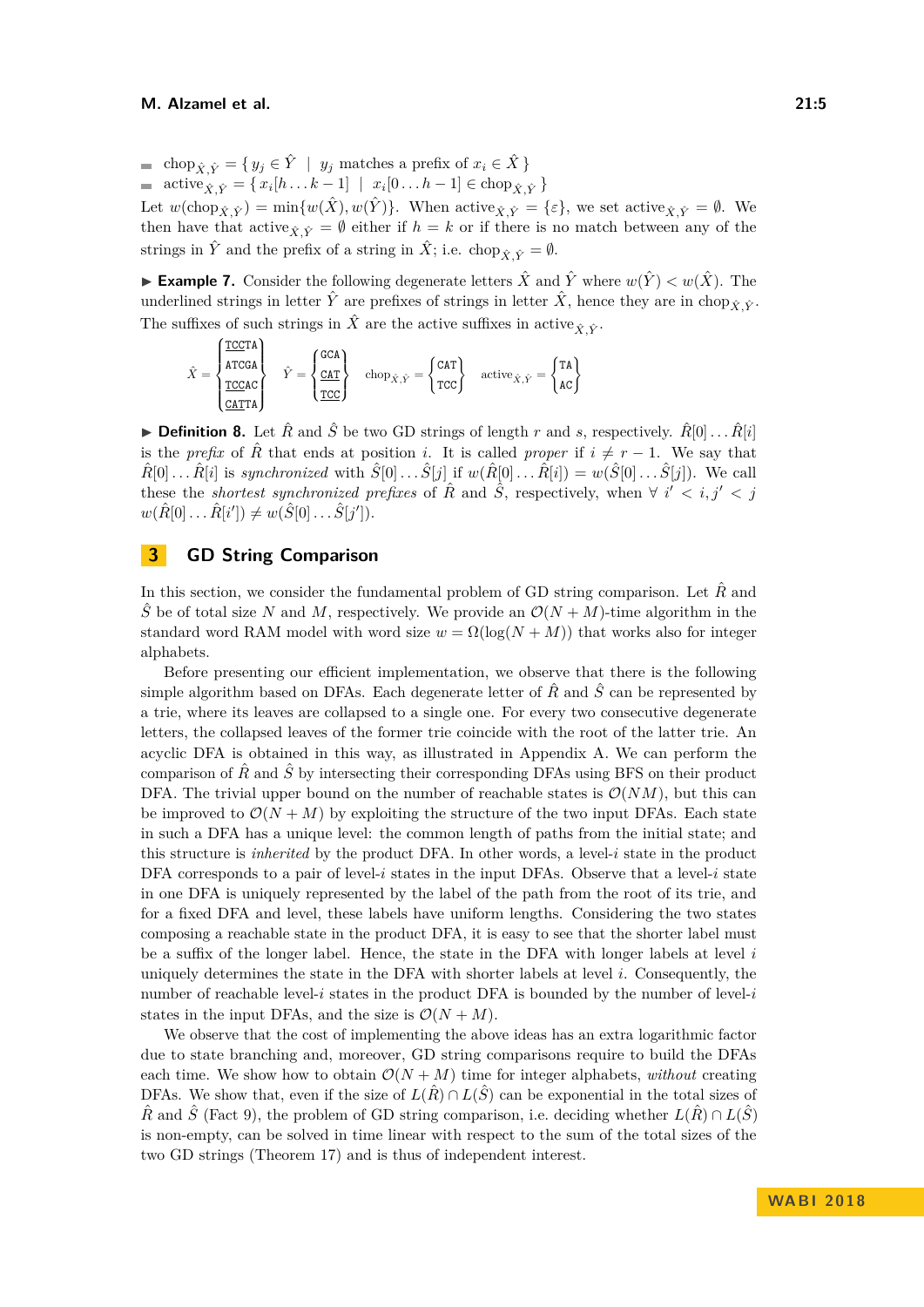#### **21:6 Degenerate String Comparison and Applications**

<span id="page-5-0"></span>**► Fact 9.** *Given two GD strings*  $\hat{R}$  *and*  $\hat{S}$ ,  $L(\hat{S}) \cap L(\hat{R})$  *can have size exponential in the total sizes of*  $\hat{R}$  *and*  $\hat{S}$ *.* 

We next show when it is possible to factorize  $L(\hat{R}) \cap L(\hat{S})$  into a Cartesian concatenation.

<span id="page-5-1"></span>▶ **Lemma 10.** *Consider two GD strings*  $\hat{S} = \hat{S}'\hat{S}''$  *and*  $\hat{R} = \hat{R}'\hat{R}''$  *such that*  $w(\hat{S}) = w(\hat{R})$ *. If*  $\hat{S}'$  is synchronized with  $\hat{R}'$ , then  $L(\hat{R}) \cap L(\hat{S}) = (L(\hat{R}') \cap L(\hat{S}')) \otimes (L(\hat{R}'') \cap L(\hat{S}''))$ .

**Proof.** It is clear that  $L(\hat{S}) \cap L(\hat{R}) \supseteq (L(\hat{R}') \cap L(\hat{S}')) \otimes (L(\hat{S}'') \cap L(\hat{R}''))$ . Indeed, consider a string  $x \in L(\hat{R}') \cap L(\hat{S}')$  and a string  $y \in L(\hat{S}'') \cap L(\hat{R}'')$ : then, by the definition of Cartesian concatenation,  $xy \in L(\hat{R}') \otimes L(\hat{R}'') = L(\hat{R})$  and  $xy \in L(\hat{S}') \otimes L(\hat{S}'') = L(\hat{S})$ .

We now prove the opposite inclusion. Consider a string  $z \in L(\hat{S}) \cap L(\hat{R})$ . By definition,  $z = x_0 x 1 \dots x_{r-1} = y_0 y_1 \dots y_{s-1}$ , with  $x_i \in \hat{R}[i], y_j \in \hat{S}[j], \forall 0 \le i \le r-1, \forall 0 \le j \le s-1$ . Let  $\hat{R}' = \hat{R}[0] \dots \hat{R}[\bar{i}], \hat{S}' = \hat{S}[0] \dots \hat{S}[\bar{j}].$  Assume by contradiction that  $z \notin (L(\hat{R}') \cap L(\hat{S}')) \otimes$  $(L(\hat{S}^{\prime\prime}) \cap L(\hat{R}^{\prime\prime}))$ : without loss of generality,  $x_0 \ldots x_{\overline{i}} \notin L(\hat{S}^{\prime})$ . Since  $L(\hat{S}^{\prime\prime}) \otimes L(\hat{S}^{\prime\prime}) = L(\hat{S})$ , it follows that  $z = x_0x_1 \dots x_{r-1} \notin L(\hat{S}) \implies z \notin L(\hat{S}) \cap L(\hat{R})$ , that is a contradiction.

By applying Lemma [10](#page-5-1) wherever  $\hat{R}$  and  $\hat{S}$  have synchronized prefixes, we are then left with the problem of intersecting GD strings with no synchronized proper prefixes. We now define an alternative decomposition within such strings (see also Example [12\)](#page-5-2).

<span id="page-5-3"></span>▶ **Definition 11.** Let  $\hat{R}$  and  $\hat{S}$  be two GD strings of length *r* and *s*, respectively, with no synchronized proper prefixes. We define

c-chain
$$
(\hat{R}, \hat{S}) = \max_{q} \{0 \leq q \leq r + s - 2 \mid \text{chop}_q \neq \emptyset\},\
$$

where chop<sub>i</sub> denotes the set chop<sub> $\hat{A}_i, \hat{B}_i$ </sub>, and  $(\hat{A}_0, \hat{B}_0), (\hat{A}_1, \hat{B}_1), \dots, (\hat{A}_q, \hat{B}_q)$ ,  $pos(\hat{A}_i)$ ,  $pos(\hat{B}_i)$ are recursively defined as follows:

 $\hat{A}_0 = \hat{R}[0], \hat{B}_0 = \hat{S}[0], \text{ and } \text{pos}(\hat{A}_0) = \text{pos}(\hat{B}_0) = 0. \text{ For } 0 < i \leq r + s - 2, \text{ if } \text{chop}_{i-1} \neq \emptyset,$ 

$$
\hat{A}_i = \begin{cases} \hat{R}[\text{pos}(\hat{A}_{i-1}) + 1] \text{ and } \text{pos}(\hat{A}_i) = \text{pos}(\hat{A}_{i-1}) + 1 & \text{if } w(\text{chop}_{i-1}) = w(\hat{A}_{i-1})\\ \text{active}_{\hat{A}_{i-1}, \hat{B}_{i-1}} \text{ and } \text{pos}(\hat{A}_i) = \text{pos}(\hat{A}_{i-1}) & \text{otherwise} \end{cases}
$$

$$
\hat{B}_i = \begin{cases} \hat{S}[\text{pos}(\hat{B}_{i-1}) + 1] \text{ and } \text{pos}(\hat{B}_i) = \text{pos}(\hat{B}_{i-1}) + 1 & \text{if } w(\text{chop}_{i-1}) = w(\hat{B}_{i-1})\\ \text{active}_{\hat{A}_{i-1}, \hat{B}_{i-1}} \text{ and } \text{pos}(\hat{B}_i) = \text{pos}(\hat{B}_{i-1}) & \text{otherwise} \end{cases}
$$

The generation of pairs  $(\hat{A}_i, \hat{B}_i)$  stops at  $i = q$  either if  $q = r + s - 2$ , or when  $chop_{q+1} = \emptyset$ , in which case  $\hat{R}$  and  $\hat{S}$  only match until  $(\hat{A}_q, \hat{B}_q)$ . Intuitively,  $\hat{A}_i$  (respectively,  $\hat{B}_i$ ) represents suffixes of the current position of  $\hat{R}$  (respectively, of  $\hat{S}$ ), while  $pos(\hat{B}_i)$  (respectively,  $pos(\hat{A}_i)$ ) tells *which* position of  $\hat{R}$  (respectively,  $\hat{S}$ ) we are chopping.

<span id="page-5-2"></span>**Example 12** (Definition [11\)](#page-5-3). Consider the following GD strings  $\hat{R}$  and  $\hat{S}$  with no synchronized proper prefixes:  $chop_0$  is the first red set from the left,  $chop_1$  is the first blue one,  $chop_2$ is the second red one, etc. The c-chain( $\hat{R}, \hat{S}$ ) terminates when  $q = 7$ .

$$
\hat{R} = \n\begin{pmatrix}\nC & G & C & C \\
A & G & C & G \\
A & A & G & T & C \\
\hline\n\end{pmatrix}\n\cdot\n\begin{pmatrix}\nA & T \\
T & A & G \\
\hline\n\end{pmatrix}\n\cdot\n\begin{pmatrix}\nC & T & C & G \\
G & A & G \\
\hline\n\end{pmatrix}\n\cdot\n\begin{pmatrix}\nC & T & C & G \\
G & C & A & G \\
\hline\n\end{pmatrix}\n\cdot\n\begin{pmatrix}\nC & T & G \\
G & C & A & G \\
\hline\n\end{pmatrix}\n\cdot\n\begin{pmatrix}\nC & G & G \\
\hline\n\end{pmatrix}\n\cdot\n\begin{pmatrix}\nC & G & G \\
\hline\n\end{pmatrix}\n\cdot\n\begin{pmatrix}\nC & G & G \\
\hline\n\end{pmatrix}\n\cdot\n\begin{pmatrix}\nC & G & G \\
\hline\n\end{pmatrix}\n\cdot\n\begin{pmatrix}\nC & G & G \\
\hline\n\end{pmatrix}\n\cdot\n\begin{pmatrix}\nC & G & G \\
\hline\n\end{pmatrix}\n\cdot\n\begin{pmatrix}\nC & G & G \\
\hline\n\end{pmatrix}\n\cdot\n\begin{pmatrix}\nC & G & G \\
\hline\n\end{pmatrix}\n\cdot\n\begin{pmatrix}\nC & G & G \\
\hline\n\end{pmatrix}\n\cdot\n\begin{pmatrix}\nC & G & G \\
\hline\n\end{pmatrix}\n\cdot\n\begin{pmatrix}\nC & G & G \\
\hline\n\end{pmatrix}\n\cdot\n\begin{pmatrix}\nC & G & G \\
\hline\n\end{pmatrix}\n\cdot\n\begin{pmatrix}\nC & G & G \\
\hline\n\end{pmatrix}\n\cdot\n\begin{pmatrix}\nC & G & G \\
\hline\n\end{pmatrix}\n\cdot\n\begin{pmatrix}\nC & G & G \\
\hline\n\end{pmatrix}\n\cdot\n\begin{pmatrix}\nC & G & G \\
\hline\n\end{pmatrix}\n\cdot\n\begin{pmatrix}\nC & G &
$$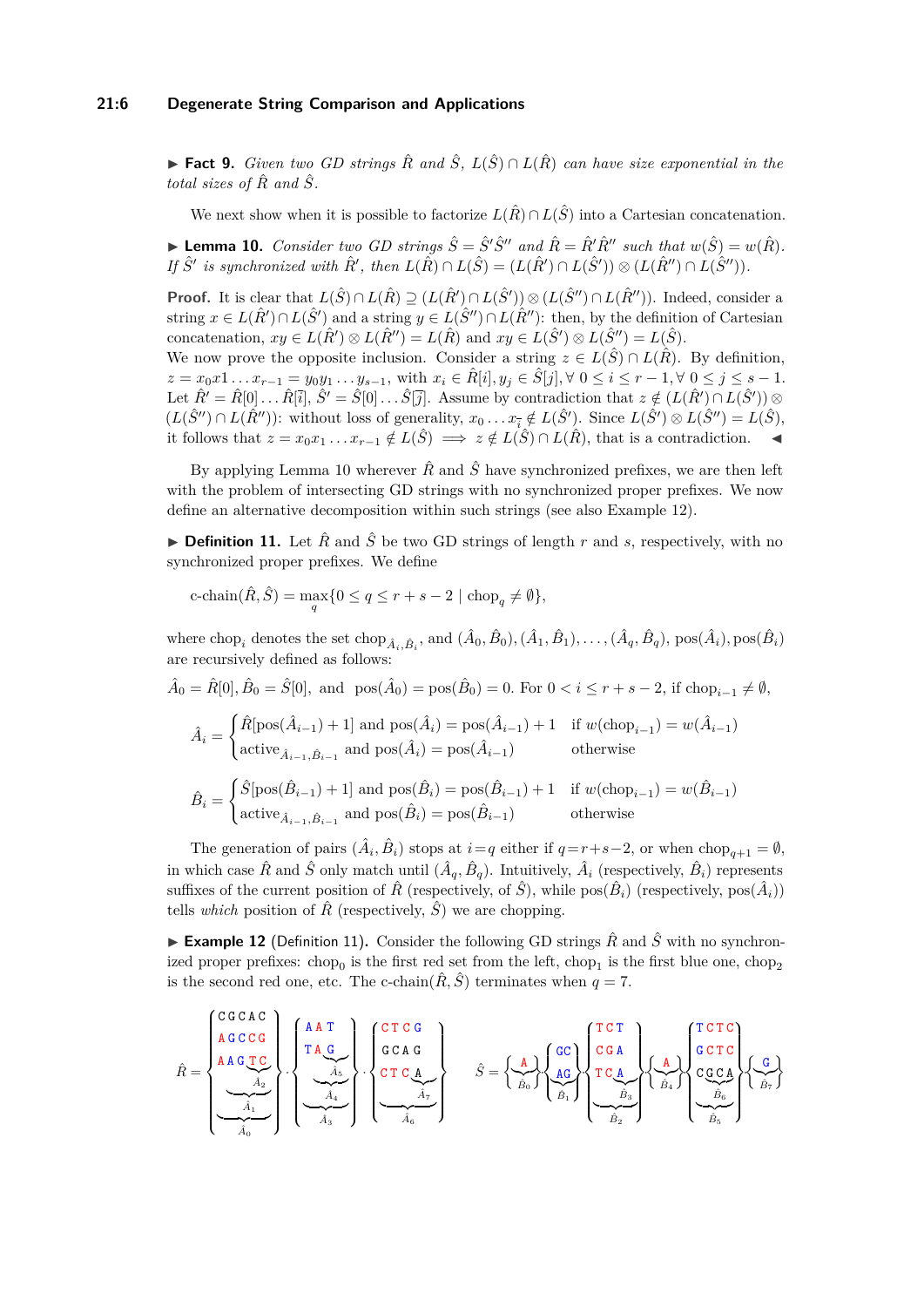<span id="page-6-0"></span>**Definition 13.** Let  $\hat{R}$  and  $\hat{S}$  be two GD strings of length r and s, respectively, with  $w(\hat{R}) = w(\hat{S})$  and no synchronized proper prefixes. We define  $G_{\hat{R},\hat{S}}$  as a directed acyclic graph with a structure of up to  $r + s - 1$  levels, each node being a set of strings, as follows, where we assume without loss of generality that  $w(\hat{R}[0]) > w(\hat{S}[0])$ :

**Level**  $k = 0$ : consists of a single node:

 $n_0 = \{x \in R[0] \mid x = y_0 \dots y_{q_0}$  with  $y_j \in \text{chop}_j \forall j : 0 \le j \le q_0\}$ , where  $q_0$  is the index of the rightmost chop containing suffixes of  $\hat{R}[0]$ .

**Level**  $k > 0$ : consists of  $\ell = |\text{chop}_{q_{k-1}}|$  nodes. Assuming without loss of generality that level *k*−1 has been built with suffixes of  $\hat{R}$ [pos( $\hat{A}_{q_{k-1}}$ )], level *k* contains suffixes of a position of  $\hat{S}$ . Let  $c_0, \ldots, c_{\ell-1}$  denote the elements of chop<sub> $q_{k-1}$ </sub>. Then, for  $0 \leq i \leq \ell-1$ , the *i*-th node of level *k* is:

 $n_i = \{y_{q_{k-1}+1} \dots y_{q_k} | c_i y_{q_{k-1}+1} \dots y_{q_k} \in \hat{B}_{q_{k-1}} \text{with } y_j \in \text{chop}_j \forall j : q_{k-1}+1 \leq j \leq q_k \}, \text{ where } j \in \{1,2, \dots, k\}$  $q_k$  is the index of the rightmost chop containing suffixes of  $\hat{S}[\text{pos}(\hat{B}_{q_{k-1}})]$ .

Every string in level  $k-1$  whose suffix is  $c_i$  is the source of an edge having the whole node *n<sup>i</sup>* as a sink.

We define paths( $G_{\hat{R}, \hat{S}}$ ) as the set of strings spelled by a path in  $G_{\hat{R}, \hat{S}}$  that starts at  $n_0$  and ends at the last level.

Note that the size of  $G_{\hat{R},\hat{S}}$  is at most linear in the sum of the sizes of  $\hat{R}$  and  $\hat{S}$ , as the nodes contain strings either in  $\hat{R}$  or in  $\hat{S}$  with no duplications, and each node has out-degree equal to the number of strings it contains.

▶ **Example 14** (Definition [13\)](#page-6-0).  $G_{\hat{B}, \hat{S}}$  for the GD strings  $\hat{R}, \hat{S}$  of Example [12](#page-5-2) is:



 $q_0 = 2$  and the strings in level 0 belong to  $(\text{chop}_0 \otimes \text{chop}_1 \otimes \text{chop}_2) \cap \hat{R}[0]$ . Level 1 contains suffixes of strings in  $\hat{B}_2$  (and of strings in  $\hat{B}_3$  as chop<sub>3</sub> = {A, T} and indeed  $q_1 = 3$ ), level 2 suffixes of strings in  $\hat{A}_3$  (as  $q_2 = 5$ ), level 3 suffixes of strings in  $\hat{B}_5$  ( $q_3 = 6$ ), level 4 suffixes of strings in  $\hat{A}_6$  ( $q_4 = 7$ ). The three paths from level 0 to level 4 correspond to the three strings in *L*(*R*ˆ) ∩ *L*(*S*ˆ): AGCCGAATCTCG, AAGTCAATCTCG, AAGTCTAGCTCG.

Let  $G_{\hat{R},\hat{S}}^k$  be  $G_{\hat{R},\hat{S}}$  truncated at level *k*, and let  $|G_{\hat{R},\hat{S}}^k|$  be the length of the strings it spells. Let  $L_k(\hat{S})$  denote the set of prefixes of length  $|G_{\hat{R},\hat{S}}^k|$  of  $L(\hat{S})$ .

<span id="page-6-1"></span>▶ **Lemma 15.** *Let*  $\hat{R}, \hat{S}$  *be two GD strings with*  $w(\hat{R}) = w(\hat{S}) = W$  *and no synchronized* proper prefixes. Then  $L_k(\hat{S}) \cap L_k(\hat{R}) =$  paths $(G_{\hat{R},\hat{S}}^k)$  for all levels k of  $G_{\hat{R},\hat{S}}$  such that  $L_k(\hat{S}) \cap L_k(\hat{R}) \neq \emptyset$ .

**Proof.** Again, let us assume without loss of generality that  $w(\hat{R}[0]) > w(\hat{S}[0])$ . We prove the result by induction on *k*.

**[Level**  $k = 0$ **]** By construction,  $n_0$  contains strings in  $\hat{R}[0] \cap (\text{chop}_0 \otimes \cdots \otimes \text{chop}_{q_0})$ , which have length  $|G_{\hat{R},\hat{S}}^0|$ , and are also in  $\hat{S}[0]$ , and hence belong to both  $L_0(\hat{S})$  and  $L_0(\hat{R})$ .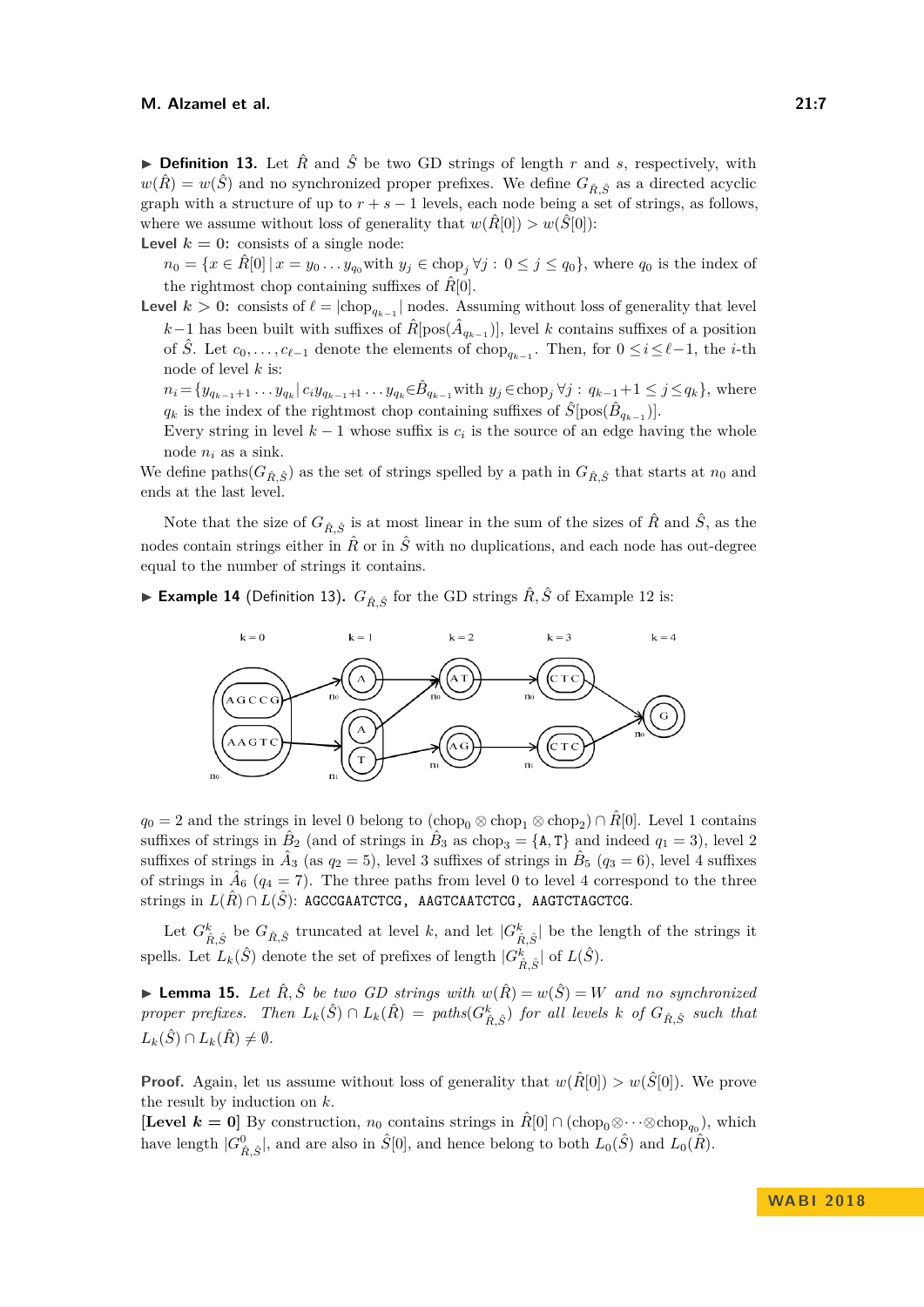## **21:8 Degenerate String Comparison and Applications**

[Level  $k > 0$ ] By inductive hypothesis, we have that  $L_{k-1}(\hat{S}) \cap L_{k-1}(\hat{R}) = \text{paths}(G_{\hat{R},\hat{S}}^{k-1})$ : suppose that  $L_k(\hat{S}) \cap L_k(\hat{R}) \neq \emptyset$ , otherwise the graph ends at level  $k-1$ . We first show that paths $(G_{\hat{R},\hat{S}}^k) \subseteq L_k(\hat{S}) \cap L_k(\hat{R})$ : by Definition [13,](#page-6-0) any  $z \in \text{paths}(G_{\hat{R},\hat{S}}^k)$  can be written as  $z = z'z''$  with  $z'$  in paths $(G_{\hat{R},\hat{S}}^{k-1})$  and with  $z''$  that belongs to some node at level *k* of  $G_{\hat{R},\hat{S}}^k$ reached by an edge leaving a suffix of *z'*. By inductive hypothesis  $z' \in L_{k-1}(\hat{S}) \cap L_{k-1}(\hat{R})$ and, again by Definition [13,](#page-6-0)  $z'' \in \text{chop}_{q_{k-1}+1} \otimes \cdots \otimes \text{chop}_{q_k}$ ; since  $L_k(\hat{S}) \cap L_k(\hat{R}) \neq \emptyset$  these chops are not empty, their concatenation contains the suffix of length  $|G_{\hat{R},\hat{S}}^k|-|G_{\hat{R},\hat{S}}^{k-1}|$  of strings in both  $L_k(\hat{R})$  and  $L_k(\hat{S})$ , and hence  $z \in L_k(\hat{S}) \cap L_k(\hat{R})$ .

We now show that  $L_k(\hat{S}) \cap L_k(\hat{R}) \subseteq \text{paths}(G_{\hat{R},\hat{S}}^k):$  consider string  $u \in L_k(\hat{S}) \cap L_k(\hat{R})$ that can be written as  $u = u'u''$  with *u'* the prefix of *u* having length  $|G_{\hat{R},\hat{S}}^{k-1}|$  which then belongs to  $L_{k-1}(\hat{S}) \cap L_{k-1}(\hat{R})$ ; then, by inductive hypothesis,  $u' \in \text{paths}(G_{\hat{R},\hat{S}}^{k-1})$  and, since  $u \in L_k(\hat{S}) \cap L_k(\hat{R})$ , then there is an edge linking a suffix of *u*' at level  $k-1$  with a node at level  $k$  of  $G_{\hat{R},\hat{S}}^k$  containing a  $|G_{\hat{R},\hat{S}}^k| - |G_{\hat{R},\hat{S}}^{k-1}|$  long suffix  $u''$  of  $u$ , and hence  $u \in \text{paths}(G_{\hat{R},\hat{S}}^k)$ .

As a special case of Lemma [15,](#page-6-1) if  $L(\hat{S}) \cap L(\hat{R}) \neq \emptyset$ , then  $G_{\hat{R},\hat{S}}$  is built up to the last level and the following holds.

<span id="page-7-1"></span> $\triangleright$  **Theorem 16.** Let  $\hat{R}, \hat{S}$  be two GD strings having lengths, respectively, r and s, with  $w(\hat{R}) = w(\hat{S})$  *and no synchronized proper prefixes. Then*  $G_{\hat{R},\hat{S}}$  *has exactly*  $r + s - 1$  *levels, and we have that*  $L(\hat{S}) \cap L(\hat{R}) = paths(G_{\hat{R}, \hat{S}}).$ 

 $G_{\hat{R},\hat{S}}$  is thus a linear-sized representation of the possibly exponential-sized (Fact [9\)](#page-5-0) set  $L(\hat{S}) \cap L(\hat{R})$ .

We now show an  $O(N + M)$ -time algorithm for the standard word RAM model, denoted by GDSC, that decides whether  $L(\hat{R})$  and  $L(\hat{S})$  share at least one string (returns 1) or not (returns 0). GDSC starts with constructing the generalized suffix tree  $T_{\hat{B},\hat{S}}$  of all the strings in  $\hat{R}$  and  $\hat{S}$ . Then it scans  $\hat{R}$  and  $\hat{S}$  starting with  $\hat{R}[0]$  and  $\hat{S}[0]$  storing in chop<sub>*R*</sub>,  $\hat{S}$ </sub> the latest chop<sub>*i*</sub> and in active<sub>*R*</sub>,  $\hat{S}$ <sup>*i*</sup> the latest active<sub>*A*<sup>*i*</sup>,  $\hat{B}$ <sub>*i*</sub></sub> using  $T_{\hat{R},\hat{S}}$ *i*. For an efficient implementation, suffixes in active $_{\hat{R}, \hat{S}}$  are stored (e.g. for active $_{\hat{A}_0, \hat{B}_0}$  assuming that  $w(\hat{R}[0]) > w(\hat{S}[0])$  as index positions of  $\hat{R}[0]$  and the starting position of the suffix as active<sub> $\hat{R}, \hat{S}$ <sup>*s*</sup>.suff. The next comparison is made between the corresponding suffixes of  $\hat{R}[0]$  of</sub> length  $w(R[0])$  – active<sub> $\hat{R}, \hat{S}$ </sub> suff and  $\hat{S}[1]$ , identifying first the minimum length of the two, and proceeding with the same process. The comparison of letters can be: (i) between  $\hat{R}[i]$  and  $S[j]$ ; or (ii) between the corresponding strings of active<sub> $\hat{R}, \hat{S}$ <sup>riar</sup>. The *R*<sup>[*i*</sup>]; or (iii) between the</sub> corresponding strings of active<sub> $\hat{B}$ </sub>,  $\hat{S}$ .index and  $\hat{S}[j]$ . If the two GD strings have a synchronized proper prefix, this will result in active<sub> $\hat{R}$ </sub>  $\hat{S} = \emptyset$  at positions *i* in  $\hat{R}$  and *j* in  $\hat{S}$ . At this point, the comparison is restarted with the immediately following pair of degenerate letters.

<span id="page-7-0"></span>▶ **Theorem 17.** *Algorithm* GDSC *is correct. Given two GD strings*  $\hat{R}$  *and*  $\hat{S}$  *of total sizes N* and *M*, respectively, over an integer alphabet, algorithm GDSC requires  $\mathcal{O}(N + M)$  time.

**Proof.** The correctness follows directly from Lemma [10,](#page-5-1) Lemma [15,](#page-6-1) and Theorem [16.](#page-7-1)

Constructing the generalized suffix tree  $T_{\hat{R},\hat{S}}$  can be done in time  $\mathcal{O}(N+M)$  [\[12\]](#page-12-15). For the sets pair  $(\hat{A}_i, \hat{B}_i)$  as in Definition [11,](#page-5-3) such that  $w(\hat{A}_i) = k$  and  $w(\hat{A}_i) \leq w(\hat{B}_i)$ , we query  $T_{\hat{R},\hat{S}}$  with the *k*-length prefixes of strings in  $\hat{B}_i$ . For integer alphabets, instead of spelling the strings from the root of  $T_{\hat{R}, \hat{S}}$ , we locate the corresponding terminal nodes for  $(\hat{A}_i, \hat{B}_i)$ . It then suffices to find longest common prefixes between these suffixes to simulate the querying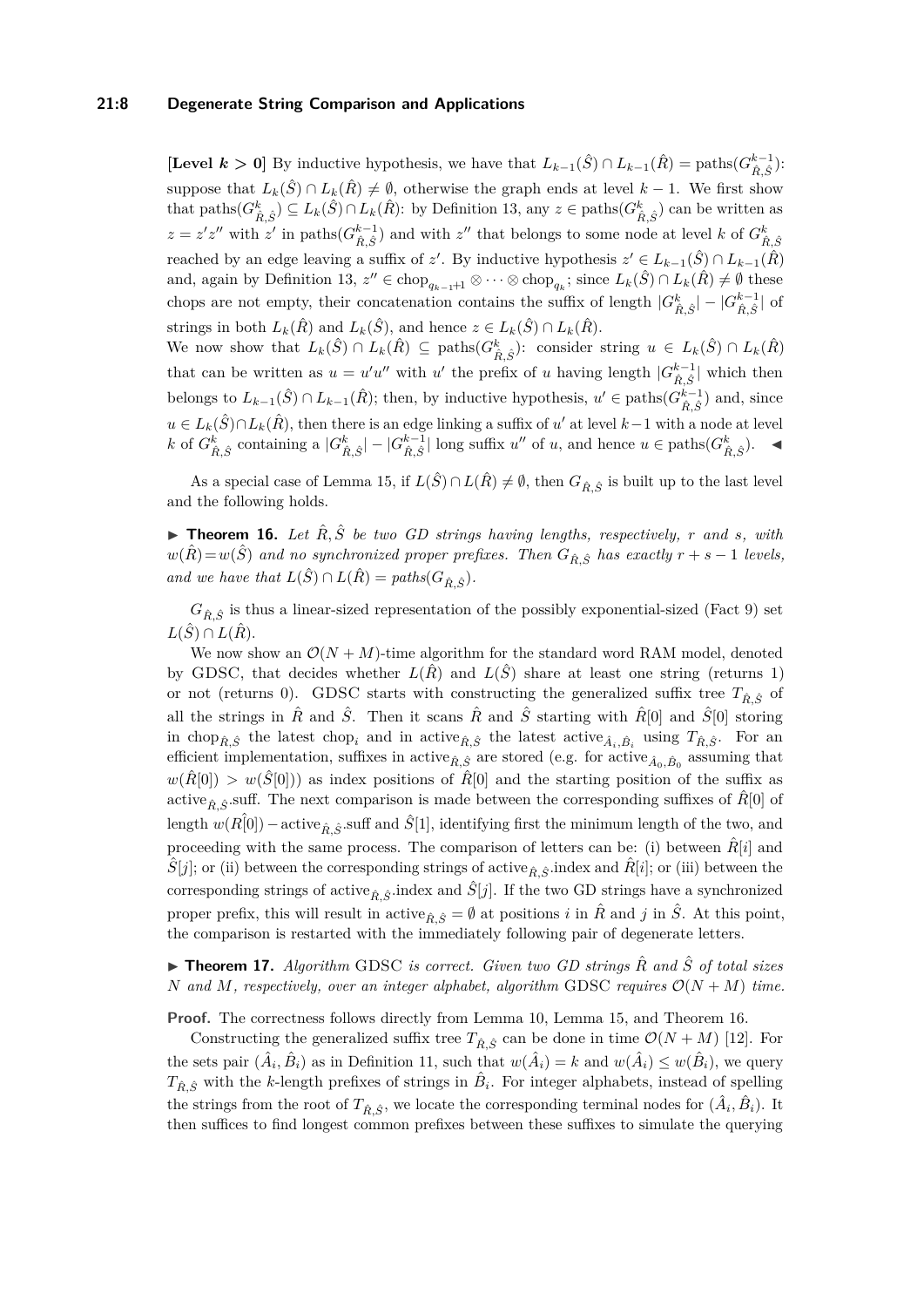process. Since all suffixes are lexicographically sorted during the construction of  $T_{\hat{R}, \hat{S}}$ <sup>*,* we</sup> can also have the suffixes considered by pair  $(\hat{A}_i, \hat{B}_i)$  lexicographically ranked with respect to  $(\hat{A}_i, \hat{B}_i)$ . Hence we do not perform the longest common prefix operation for all possible suffix pairs, but only for the lexicographically adjacent ones within this group. This can be done in  $\mathcal{O}(1)$  time per pair after  $\mathcal{O}(N+M)$ -time pre-processing over  $T_{\hat{R},\hat{S}}$  [\[7\]](#page-11-5). chop<sub>*i*</sub> is thus populated with the *k*-length prefixes of strings in  $\hat{B}_i$  found in  $\hat{A}_i$ . The set active  $_{\hat{A}_i,\hat{B}_i}$  of active suffixes can be found by chopping the suffixes of the string in  $\hat{B}_i$  from their prefixes successfully queried in  $T_{\hat{R}, \hat{S}}$ . This requires time  $\mathcal{O}(|\hat{A}_i| + |\hat{B}_i|)$  for processing  $(\hat{A}_i, \hat{B}_i)$ .

Let  $\hat{R}$  and  $\hat{S}$  be of length  $r$  and  $s$ , respectively. Assume that  $\hat{R}$  and  $\hat{S}$  have no synchronized proper prefixes. Then Theorem [16](#page-7-1) ensures that the total number of comparisons cannot exceed *r* + *s* − 2: this results in a time complexity of  $\mathcal{O}(N + M + \sum_{i=0}^{r+s-2}(|\hat{A}_i| + |\hat{B}_i|)) = \mathcal{O}(N + M)$ .

If  $\hat{R}$  and  $\hat{S}$  have synchronized proper prefixes, we perform the comparison up to the shortest synchronized prefixes (i.e. the set of active suffixes becomes empty) and then restart the procedure from the immediately following pair of degenerate letters. Clearly the total number of comparisons also in this case cannot be more than  $r + s - 2$ .

# **4 Computing Palindromes in GD Strings**

Armed with the efficient GD string comparison tool, we shift our focus on our initial motivation, namely, computing palindromes in GD strings.

**Definition 18.** A GD string  $\hat{S}$  is a *GD palindrome* if there exists a string in  $L(\hat{S})$  that is a palindrome.

A GD palindrome  $\hat{S}[i] \dots \hat{S}[j]$  in  $\hat{S}$ , whose total width is  $w(\hat{S}[i] \dots \hat{S}[j])$ , can be encoded as a pair  $(c, r)$ , where its *center* is  $c = \frac{w(\hat{S}[0]... \hat{S}[i-1]) + w(\hat{S}[0]... \hat{S}[j]) - 1}{2}$  $\frac{w(S[0]...S[j])-1}{2}$ , when  $i>0$ , otherwise,  $c = \frac{w(\hat{S}[0]... \hat{S}[j]) - 1}{2}$  $\frac{1}{2}$ , when *i* = 0; its *radius* is  $r = \frac{w(\hat{S}[i]...S[j])}{2}$  $\frac{[...S[j]]}{2}$ .  $\hat{S}[i] \dots \hat{S}[j]$  is called *maximal* if no other GD palindrome  $(c, r')$  exists in  $\hat{S}$  with  $r' > r$ . Note that we only consider the GD palindromes  $S[i] \dots S[j]$  that start with the first letter of some string  $X \in \hat{S}[i]$  and end with the last letter of some string  $Y \in \hat{S}[j]$ , while the center can be anywhere: in between or inside degenerate letters. That is, in  $\hat{S}$  there are  $2 \cdot w(\hat{S}) - 1 = 2W - 1$  possible centers.

**Example 19.** Consider the GD string  $\hat{S}$  of Figure [1\(](#page-2-0)c) where palindromes are underlined; one starts at  $\hat{S}[0]$  and ends at  $\hat{S}[2]$ : it corresponds to  $(c, r) = (2.5, 3)$ . A second palindrome starts at  $\hat{S}[4]$  and ends at  $\hat{S}[5]$ : it corresponds to  $(c, r) = (9, 2.5)$ .

In this section, we consider the following problem. Given a GD string  $\hat{S}$  of length *n*, total size *N*, and total width *W*, find all GD strings  $\hat{S}[i]$  . . .  $\hat{S}[j]$ , with  $0 \le i \le j \le n-1$ , that are GD palindromes. We give two alternative algorithms: one finds all GD palindromes seeking them for all  $(i, j)$  pairs; and the other one finds them starting from all possible centers. The two algorithms have different time complexities: which one is faster depends on *W*, *N*, and *n*. In fact, they compute all GD palindromes, but report only the maximal ones.

We first describe algorithm MAXPALPAIRS. For all  $i, j$  positions within  $\hat{S}$ , in order to check whether  $\hat{S}[i] \dots \hat{S}[j]$  is a GD palindrome, we apply the GDSC algorithm to  $\hat{S}[i] \dots \hat{S}[j]$ and its reverse, denoted by  $rev(\hat{S}[i] \dots \hat{S}[j])$ ; the reverse is defined by reversing the sequence of degenerate letters and also reversing the strings in every degenerate letter. GD palindromes are, finally, sorted per center, and the maximal GD palindromes are reported. Sorting the  $(i, j)$  pairs by their centers can be done in  $\mathcal{O}(W)$  time using bucket sort, which is bounded by  $\mathcal{O}(N)$  since  $N \geq W$ .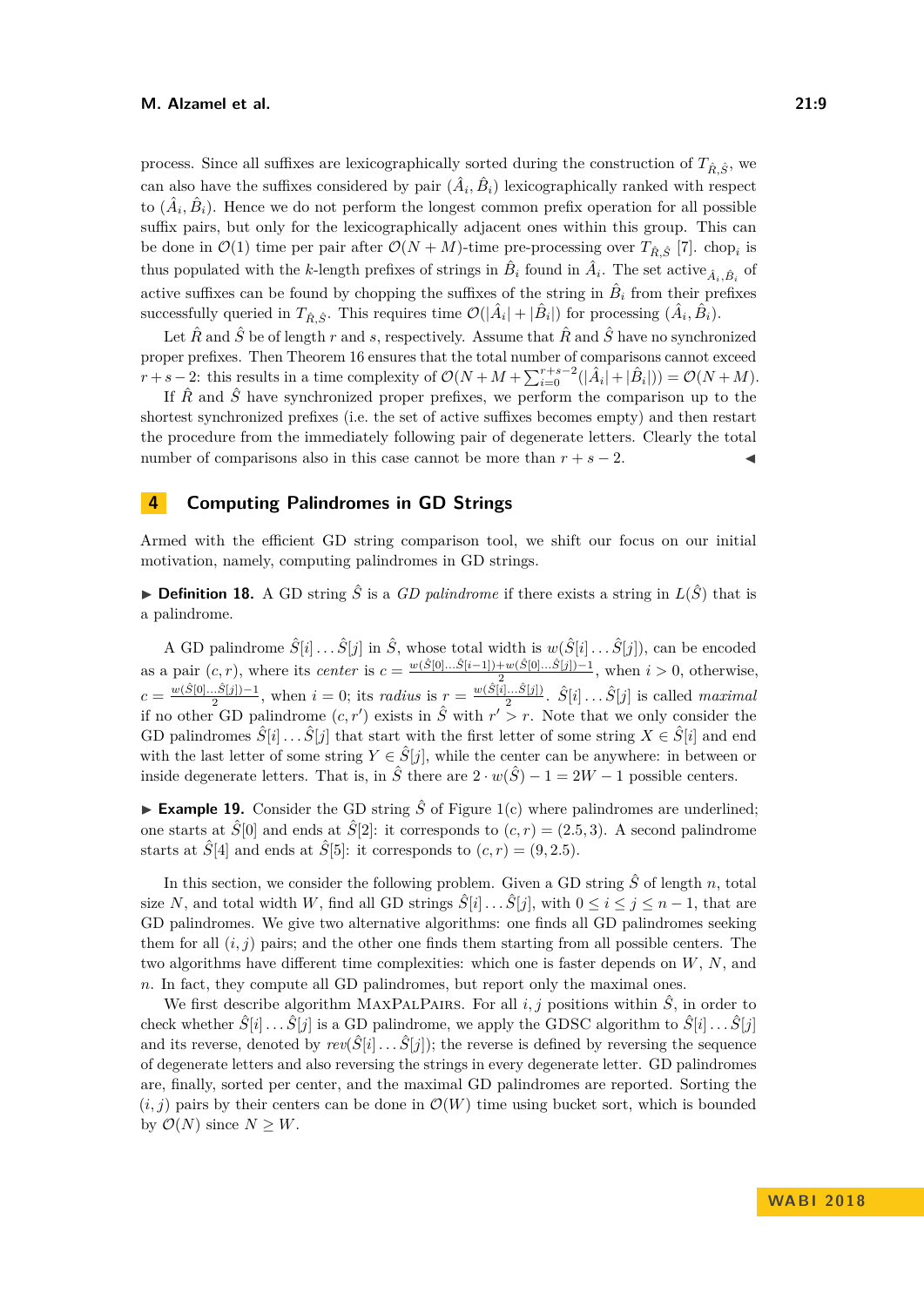## **21:10 Degenerate String Comparison and Applications**

Since there are  $\mathcal{O}(n^2)$  pairs  $(i, j)$ , and since by Theorem [17](#page-7-0) algorithm GDSC takes time proportional to the total size of  $\hat{S}[i] \dots \hat{S}[j]$  to check whether  $\hat{S}[i] \dots \hat{S}[j]$  is a GD palindrome, algorithm MAXPALPAIRS takes  $\mathcal{O}(n^2N)$  time in total. In algorithm MAXPALCENTERS, we consider all possible centers  $c$  of  $\hat{S}$ . In the case when  $c$  is in between two degenerate letters we simply try to extend to the left and to the right via applying GDSC. In the case when *c* is inside a degenerate letter we intuitively split the letter vertically into two letters and try to extend to the left and to the right via applying GDSC. At each extension step of this procedure we maintain two GD strings  $\hat{L}$  (left of the center) and  $\hat{R}$  (right of the center) such that they are of the same total width. We consider the reverse of  $\hat{L}$ (similar to algorithm MaxPalPairs) for the comparison. In the case where *c* occurs inside a degenerate letter to make sure we do not identify palindromes which do not exist, for all *j* split strings of the degenerate letter, we check that  $\hat{L}^R[0][j][0...k-1] = \hat{R}[0][j][0...k-1]$ where  $\hat{L}^R = rev(\hat{L})$  and  $k = min(w(L^R[0]), w(\hat{R}[0]))$ . If no matches are found, we move onto the next center. Otherwise, when a match is found, we update  $rev(\hat{L})$  and  $\hat{R}$  with the remainder of the split degenerate letter (if its length is greater than *k*), as well as the next degenerate letters. Algorithm GDSC is applied to compare  $rev(\hat{L})$  and  $\hat{R}$ . After a positive comparison, we overwrite  $\hat{L}$  and  $\hat{R}$  by adding the degenerate letters of the current extension until  $w(\hat{L}) = w(\hat{R})$  (or until the end of the string is reached). This process is repeated as long as GDSC returns a positive comparison, that is, until the maximal GD palindrome with center *c* is found. The radius reported is then the total sum of all values of  $w(\hat{L})$ . If GDSC returns a negative comparison at center *c*, we proceed with the next center, because we clearly cannot have a GD palindrome centered at *c* extended further if  $rev(\hat{L}) \cap \hat{R}$  is empty.

By Theorem [17](#page-7-0) and the fact that there are  $2W - 1$  possible centers, we have that algorithm MAXPALCENTERS takes  $\mathcal{O}(WN)$  time in total. We obtain the following result.

<span id="page-9-0"></span>I **Theorem 20.** *Given a GD string of length n, total size N, and total width W, over an integer alphabet, all (maximal) GD palindromes can be computed in time*  $\mathcal{O}(\min\{W, n^2\}N)$ .

The problem that gained significant attention recently is the factorization of a string *X* of length *n* into a sequence of palindromes [\[3,](#page-11-6) [13,](#page-12-16) [30,](#page-13-3) [9,](#page-11-7) [5,](#page-11-8) [2\]](#page-11-9). We say that  $X_1, X_2, \ldots, X_\ell$  is a (maximal) palindromic factorization of string *X*, if every *X<sup>i</sup>* is a (maximal) palindrome,  $X = X_1 X_2 \ldots X_\ell$ , and  $\ell$  is minimal. In biological applications we need to factorize a sequence into palindromes in order to identify *hairpins*, patterns that occur in single-stranded DNA or, more commonly, in RNA. Next, we define and solve the same problem for GD strings.

**Definition 21.** A *(maximal) GD palindromic factorization* of a GD string  $\hat{S}$  is a sequence  $\hat{P}_1, \ldots, \hat{P}_\ell$  of GD strings, such that: (i) every  $\hat{P}_i$  is either a (maximal) GD palindrome or a degenerate letter of  $\hat{S}$ ; (ii)  $\hat{S} = \hat{P}_1 \dots \hat{P}_\ell$ ; (iii)  $\ell$  is minimal.

After locating all (maximal) GD palindromes in  $\hat{S}$  using Theorem [20,](#page-9-0) we are in a position to amend the algorithm of Alatabbi et al [\[3\]](#page-11-6) to find a (maximal) GD palindromic factorization of  $\hat{S}$ . We define a directed graph  $\mathcal{G}_{\hat{S}} = (\mathcal{V}, \mathcal{E})$ , where  $\mathcal{V} = \{i \mid 0 \le i \le n\}$  and  $\mathcal{E} = \{(i, j+1) \mid \hat{S}[i \dots j] \text{ (maximal) GD palindrome of } \hat{S}\} \cup \{(i, i+1)|0 \leq i < n\}.$  Note that  $V$  contains a node  $n$  being the sink of edges representing (maximal) GD palindromes ending at  $\hat{S}[n-1]$ . For maximal GD palindromes,  $\mathcal E$  contains no more than 3*W* edges, as the maximum number of maximal GD palindromes is  $2W - 1$ . For GD palindromes,  $\mathcal E$  contains  $\mathcal{O}(n^2)$  edges, as the maximum number of GD palindromes is  $\mathcal{O}(n^2)$ . A shortest path in  $\mathcal{G}_{\hat{S}}$ from 0 to *n* gives a (maximal) GD palindromic factorization. For maximal GD palindromes, the size of  $\mathcal{G}_{\hat{S}}$  is  $\mathcal{O}(W)$ , as  $n \leq W$ , and so finding this shortest path requires  $\mathcal{O}(W)$  time using a standard algorithm. For GD palindromes, the size of  $\mathcal{G}_{\hat{S}}$ , and thus the time, is  $\mathcal{O}(n^2)$ .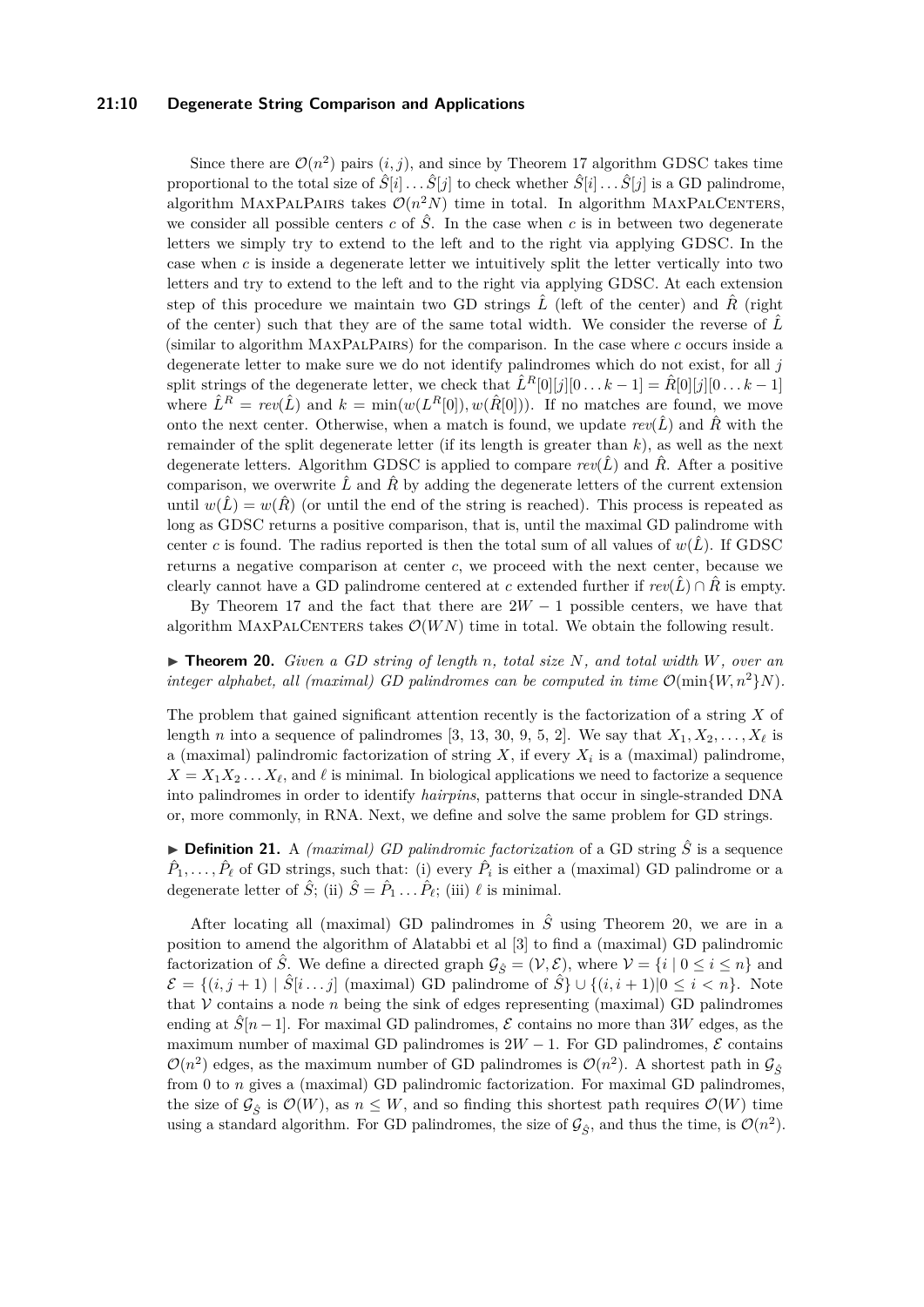$\triangleright$  **Theorem 22.** *Given a GD string*  $\hat{S}$  *of length n*, *total size N, and total width W, over an integer alphabet, a (maximal) GD palindromic factorization of S*ˆ *can be computed in time*  $\mathcal{O}(\min\{W, n^2\}N)$ .

## **5 A Conditional Lower Bound under SETH**

In this section, we show a conditional lower bound for computing palindromes in degenerate strings. Let us first define the 2-Orthogonal Vectors problem. Given two sets  $A = {\alpha_1, \alpha_2, \ldots, \alpha_n}$  and  $B = {\beta_1, \beta_2, \ldots, \beta_n}$  of *d*-bit vectors, where  $d = \omega(\log n)$ , the 2-Orthogonal Vectors problem asks the following question: is there any pair  $\alpha_i, \beta_j$  of vectors that is orthogonal? Namely, is  $\sum_{k=0}^{d-1} \alpha_i[k] \cdot \beta_j[k]$  equal to 0? For the moderate dimension of this problem, we follow [\[16\]](#page-12-17), assuming  $n^{2-\epsilon}d^{\mathcal{O}(1)} \leq n^2d$ . The following result is known.

 $\triangleright$  **Theorem 23** ([\[16,](#page-12-17) [21,](#page-12-13) [22,](#page-12-14) [33\]](#page-13-4)). *The 2-Orthogonal Vectors problem cannot be solved in*  $\mathcal{O}(n^{2-\epsilon} \cdot d^{\mathcal{O}(1)})$  *time, for any*  $\epsilon > 0$ *, unless the* Strong Exponential Time Hypothesis *fails.* 

We next show that the 2-Orthogonal Vectors problem can be reduced to computing maximal palindromes in degenerate strings thus obtaining a similar conditional lower bound to the upper bound obtained in Theorem [20](#page-9-0) for computing all GD palindromes.

**Findamerical 14.** *Given a degenerate string of length* 4*n over an alphabet of size*  $\sigma = \omega(\log n)$ *, all maximal GD palindromes cannot be computed in*  $\mathcal{O}(n^{2-\epsilon} \cdot \sigma^{\mathcal{O}(1)})$  *time, for any*  $\epsilon > 0$ *, unless the* Strong Exponential Time Hypothesis *fails.*

**Proof.** Let  $d = \sigma$  and consider the alphabet  $\Sigma = \{0, 1, \ldots, \sigma - 1\}$ . We say that two subsets of  $\Sigma$  *match* if they have a common element. Given a *d*-bit vector  $\alpha$ , we define  $\mu(\alpha)$  to be the following subset of  $\Sigma: s \in \mu(\alpha)$  if and only if  $\alpha[s] = 1$ . Thus, two vectors  $\alpha$  and  $\beta$  are orthogonal if and only if the sets  $\mu(\alpha)$  and  $\mu(\beta)$  are disjoint. In the string comparison setting, two degenerate letters  $\mu(\alpha)$  and  $\mu(\beta)$  *do not match* if and only if  $\alpha$  and  $\beta$  are orthogonal. The reduction works as follows. Given  $A = \{\alpha_1, \alpha_2, \ldots, \alpha_n\}$  and  $B = \{\beta_1, \beta_2, \ldots, \beta_n\}$ , we construct the following simple degenerate string of length  $4n$  in time  $\mathcal{O}(n\sigma)$ :

$$
S = \mu(\alpha_1)\mu(\beta_1)\mu(\alpha_2)\mu(\beta_2)\dots\mu(\alpha_n)\mu(\beta_n)\mu(\alpha_1)\mu(\beta_1)\mu(\alpha_2)\mu(\beta_2)\dots\mu(\alpha_n)\mu(\beta_n).
$$
  
...

Then the 2-Orthogonal Vectors problem for the sets *A* and *B* has a positive answer if and only if at any position of *S*, from 0 to 2*n*, there *does not occur* a palindrome of length at least 2*n*. All such occurrences can be easily verified from the respective palindrome centers in time  $\mathcal{O}(n)$ . In other words, if at any position of *S* there does not occur a palindrome of length at least 2*n*, this is because we have a mismatch between a pair  $\mu(\alpha_i)$ ,  $\mu(\beta_i)$  of letters, which implies that there exists a pair  $\alpha_i, \beta_j$  of orthogonal vectors. Also, by the construction, all such pairs are to be (implicitly) compared, and thus, if there exists any pair that is orthogonal the corresponding mismatch will result in a palindrome of length less than  $2n$ .

## **6 Experimental Results**

We present here a proof-of-concept experiment but we anticipate that the algorithmic tools developed in this paper are applicable in a wide range of biological applications.

We first obtained the amino acid sequences of 5 immunoglobulins within the human V regions [\[15\]](#page-12-18) and converted these into mRNA sequences [\[31\]](#page-13-5). The letters X*,* S*,* T*,* Y*,* Z*,* R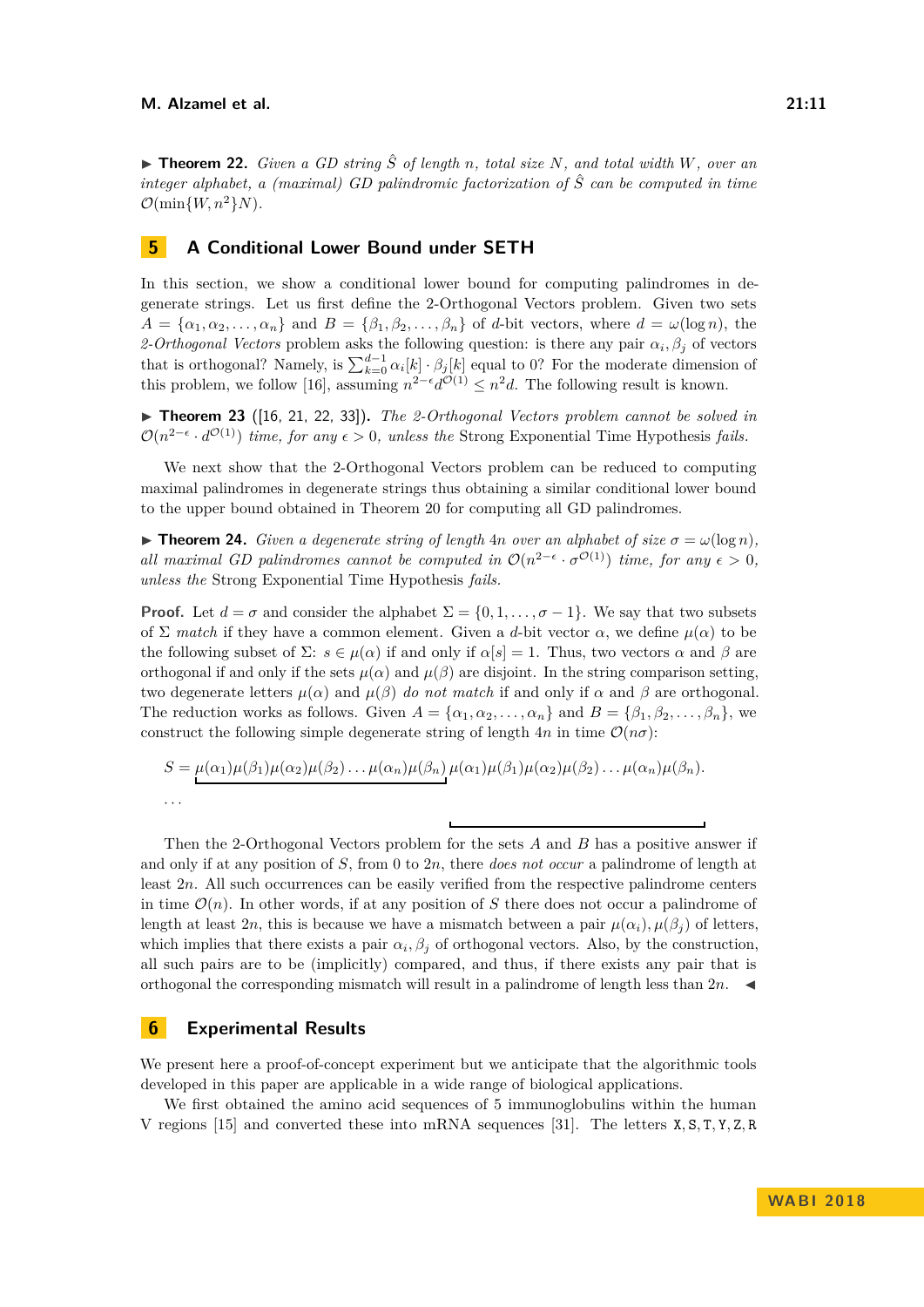## **21:12 Degenerate String Comparison and Applications**

|                             | Hypervariable Region |            |         |            |  |
|-----------------------------|----------------------|------------|---------|------------|--|
|                             | T                    |            | Н       |            |  |
| V                           | [34]                 | This paper | [34]    | This paper |  |
| $\mathrm{V}_{k}\mathrm{II}$ | 18-27                | 11-36      | 119-130 | 118-131    |  |
|                             | 104-113              | 104-113    | 169-180 | 169-180    |  |
| $V_k$ III                   | 18-27                | 11-30      | 132-142 | 131-145    |  |
| $V_\lambda II$              | 63-74                | 62-81      | 140-152 | 140-152    |  |
| $V_{\lambda}III$            | 51-74                | 50-75      | 132-143 | 131-144    |  |
| $V_{\lambda}V$              | 96-104               | 95-104     | 134-141 | 134-141    |  |

<span id="page-11-10"></span>**Table 1** Coordinates of (maximal) palindromes identified within hypervariable regions I and II.

and H were replaced by degenerate letters according to IUPAC [\[23\]](#page-12-3). Each other letter,  $c \in \{A, C, G, U\}$ , was treated as a single degenerate letter  $\{c\}$ . An average of 47% of the total number of positions within the 5 sequences consisted of one of the following: X*,* S*,* T*,* Y*,* Z*,* R and H. We then used algorithm MaxPalPairs to find all maximal palindromes in the 5 sequences. Table [1](#page-11-10) shows the palindromes identified within hypervariable regions I and II. Our results are in accordance with Wuilmart et al [\[34\]](#page-13-6) who presented a *statistical* (fundamentally different) method to identify the location of palindromes within regions of immunoglobulin genes. The ranges we report are greater than or equal to the ones of [\[34\]](#page-13-6) due to the *maximality* criterion.

#### **References**

- <span id="page-11-0"></span>**1** Karl Abrahamson. Generalized string matching. *SIAM J. Comput.*, 16(6):1039–1051, 1987.
- <span id="page-11-9"></span>**2** Michał Adamczyk, Mai Alzamel, Panagiotis Charalampopoulos, Costas S. Iliopoulos, and Jakub Radoszewski. Palindromic decompositions with gaps and errors. In *CSR*, volume 10304 of *LNCS*, pages 48–61. Springer International Publishing, 2017.
- <span id="page-11-6"></span>**3** Ali Alatabbi, Costas S. Iliopoulos, and M. Sohel Rahman. Maximal palindromic factorization. In *PSC*, pages 70–77, 2013.
- <span id="page-11-3"></span>**4** Yannis Almirantis, Panagiotis Charalampopoulos, Jia Gao, Costas S. Iliopoulos, Manal Mohamed, Solon P. Pissis, and Dimitris Polychronopoulos. On avoided words, absent words, and their application to biological sequence analysis. *Algorithms for Molecular Biology*, 12(1):5, 2017.
- <span id="page-11-8"></span>**5** Mai Alzamel, Jia Gao, Costas S. Iliopoulos, Chang Liu, and Solon P. Pissis. Efficient computation of palindromes in sequences with uncertainties. In *EANN*, volume 744 of *CCIS*, pages 620–629. Springer, 2017.
- <span id="page-11-4"></span>**6** Alberto Apostolico, Dany Breslauer, and Zvi Galil. Parallel detection of all palindromes in a string. *Theoretical Computer Science*, 141(1):163–173, 1995.
- <span id="page-11-5"></span>**7** Michael A. Bender and Martín Farach-Colton. The LCA problem revisited. In *LATIN*, volume 1776 of *LNCS*, pages 88–94. Springer, 2000.
- <span id="page-11-2"></span>**8** Giulia Bernardini, Nadia Pisanti, Solon P. Pissis, and Giovanna Rosone. Pattern matching on elastic-degenerate text with errors. In *SPIRE*, volume 10508 of *LNCS*, pages 74–90. Springer, 2017.
- <span id="page-11-7"></span>**9** Kirill Borozdin, Dmitry Kosolobov, Mikhail Rubinchik, and Arseny M. Shur. Palindromic Length in Linear Time. In *CPM*, volume 78 of *LIPIcs*, pages 23:1–23:12. Schloss Dagstuhl– Leibniz-Zentrum fuer Informatik, 2017.
- <span id="page-11-1"></span>**10** The Computational Pan-Genomics Consortium. Computational pan-genomics: status, promises and challenges. *Briefings in Bioinformatics*, pages 1–18, 2016.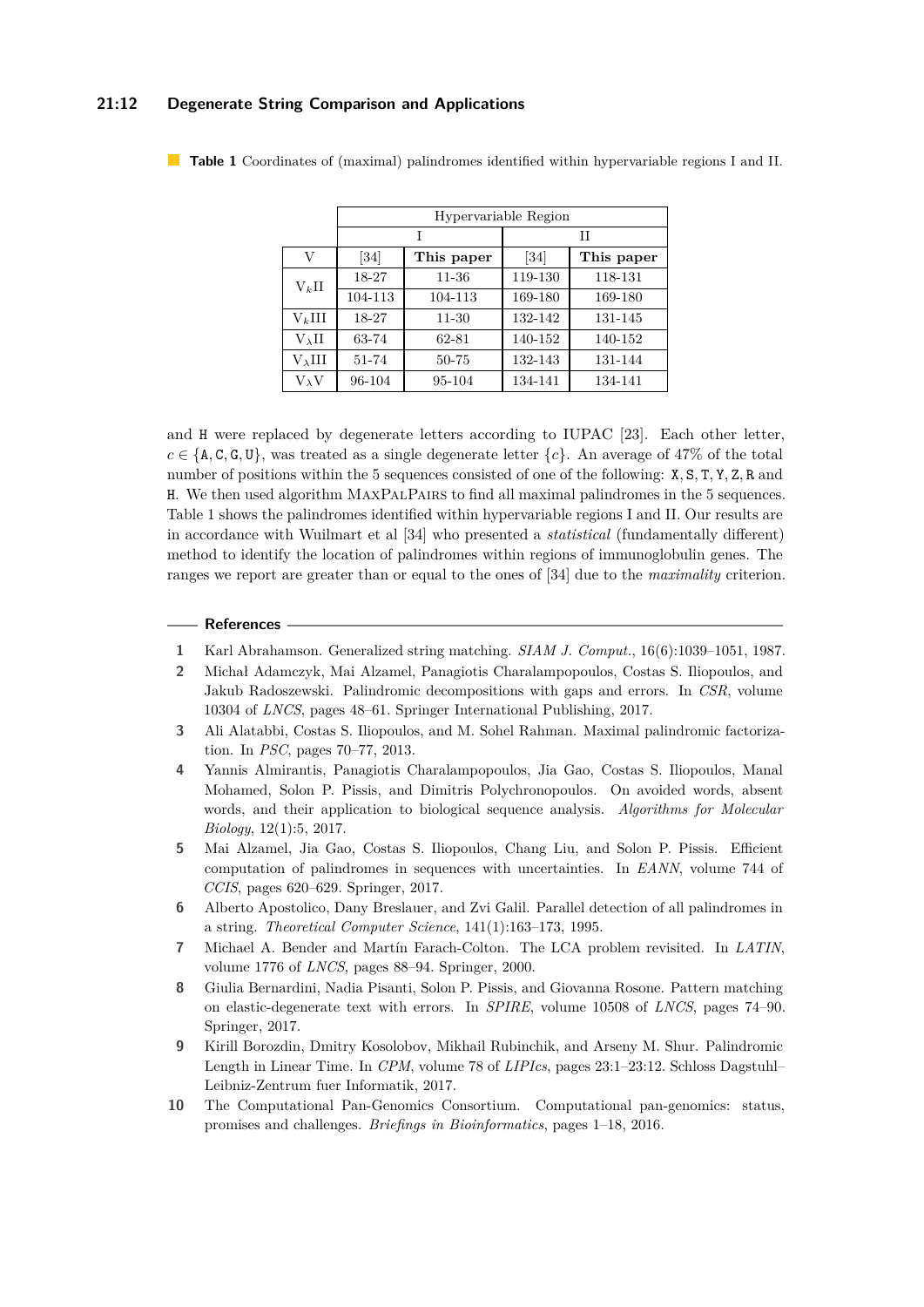- <span id="page-12-0"></span>**11** Maxime Crochemore, Costas S. Iliopoulos, Tomasz Kociumaka, Jakub Radoszewski, Wojciech Rytter, and Tomasz Walen. Covering problems for partial words and for indeterminate strings. *Theoretical Computer Science*, 698:25–39, 2017.
- <span id="page-12-15"></span>**12** Martin Farach. Optimal suffix tree construction with large alphabets. In *FOCS*, pages 137–143. IEEE, 1997.
- <span id="page-12-16"></span>**13** Gabriele Fici, Travis Gagie, Juha Kärkkäinen, and Dominik Kempa. A subquadratic algorithm for minimum palindromic factorization. *Journal of Discrete Algorithms*, 28:41–48, 2014.
- <span id="page-12-7"></span>**14** Martin C. Frith, Ulla Hansen, John L. Spouge, and Zhiping Weng. Finding functional sequence elements by multiple local alignment. *Nucleic Acids Res.*, 32(1):189–200, 2004.
- <span id="page-12-18"></span>**15** J. A. Gally and G. M. Edelman. The genetic control of immunoglobulin synthesis. *Annual Review of Genetics*, 6(1):1–46, 1972.
- <span id="page-12-17"></span>**16** Jiawei Gao and Russell Impagliazzo. Orthogonal vectors is hard for first-order properties on sparse graphs. *Electronic Colloquium on Computational Complexity (ECCC)*, 23:53, 2016.
- <span id="page-12-6"></span>**17** Roberto Grossi, Costas S. Iliopoulos, Chang Liu, Nadia Pisanti, Solon P. Pissis, Ahmad Retha, Giovanna Rosone, Fatima Vayani, and Luca Versari. On-line pattern matching on a set of similar texts. In *CPM*, LIPIcs. Schloss Dagstuhl–Leibniz-Zentrum fuer Informatik, 2017.
- <span id="page-12-11"></span>**18** Dan Gusfield. *Algorithms on Strings, Trees, and Sequences: Computer Science and Computational Biology*. Cambridge University Press, New York, NY, USA, 1997.
- <span id="page-12-4"></span>**19** Costas S. Iliopoulos, Ritu Kundu, and Solon P. Pissis. Efficient pattern matching in elasticdegenerate texts. In *LATA*, volume 10168 of *LNCS*, pages 131–142. Springer International Publishing, 2017.
- <span id="page-12-1"></span>**20** Costas S. Iliopoulos and Jakub Radoszewski. Truly Subquadratic-Time Extension Queries and Periodicity Detection in Strings with Uncertainties. In *CPM*, volume 54 of *LIPIcs*, pages 8:1–8:12, Dagstuhl, Germany, 2016. Schloss Dagstuhl–Leibniz-Zentrum fuer Informatik.
- <span id="page-12-13"></span>**21** Russell Impagliazzo and Ramamohan Paturi. On the complexity of *k*-sat. *J. Comput. Syst. Sci.*, 62(2):367–375, 2001.
- <span id="page-12-14"></span>**22** Russell Impagliazzo, Ramamohan Paturi, and Francis Zane. Which problems have strongly exponential complexity? *J. Comput. Syst. Sci.*, 63(4):512–530, 2001.
- <span id="page-12-3"></span>**23** IUPAC-IUB Commission on Biochemical Nomenclature. Abbreviations and symbols for nucleic acids, polynucleotides, and their constituents. *Biochemistry*, 9(20):4022–4027, 1970.
- <span id="page-12-12"></span>**24** Richard J. Lipton. *On The Intersection of Finite Automata*, pages 145–148. Springer US, Boston, MA, 2010.
- <span id="page-12-10"></span>**25** Glenn Manacher. A new linear-time "on-line" algorithm for finding the smallest initial palindrome of a string. *Journal of the ACM*, 22(3):346–351, 1975.
- <span id="page-12-8"></span>**26** Lee Ann McCue, William Thompson, Steven Carmack, Michael P. Ryan, Jun S. Liu, Victoria Derbyshire, and Charles E. Lawrence. Phylogenetic footprinting of transcription factor binding sites in proteobacterial genomes. *Nucleic Acids Res.*, 29(3):774–782, 2001.
- <span id="page-12-9"></span>**27** Brejnev Muhizi Muhire, Michael Golden, Ben Murrell, Pierre Lefeuvre, Jean-Michel Lett, Alistair Gray, Art YF Poon, Nobubelo Kwanele Ngandu, Yves Semegni, Emil Pavlov Tanov, et al. Evidence of pervasive biologically functional secondary structures within the genomes of eukaryotic single-stranded DNA viruses. *Journal of virology*, 88(4):1972–1989, 2014.
- <span id="page-12-5"></span>**28** Eugene W Myers. Approximate matching of network expressions with spacers. *Journal of Computational Biology*, 3(1):33–51, 1996.
- <span id="page-12-2"></span>**29** Nadia Pisanti, Henry Soldano, Mathilde Carpentier, and Joël Pothier. A relational extension of the notion of motifs: Application to the common 3d protein substructures searching problem. *Journal of Computational Biology*, 16(12):1635–1660, 2009.